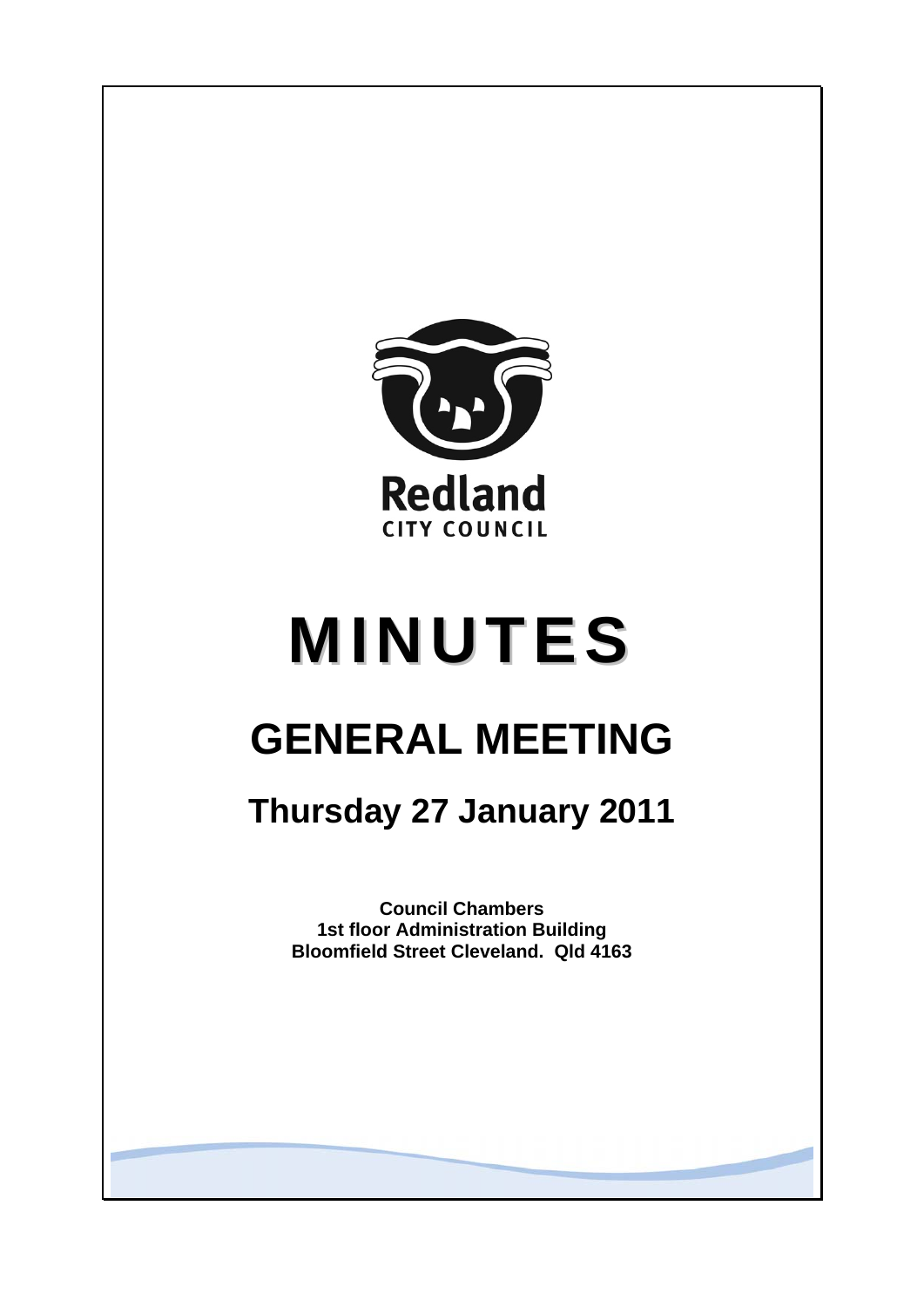### **TABLE OF CONTENTS**

| <b>ITEM</b>  |       | <b>SUBJECT</b>                                                                                   | <b>PAGE NO</b> |
|--------------|-------|--------------------------------------------------------------------------------------------------|----------------|
| $\mathbf 1$  |       |                                                                                                  |                |
| $\mathbf{2}$ |       |                                                                                                  |                |
| 3            |       |                                                                                                  |                |
| 4            |       | RECORD OF ATTENDANCE AND LEAVE OF ABSENCE 3                                                      |                |
| 5            |       |                                                                                                  |                |
|              | 5.1   | GENERAL MEETING MINUTES 15 DECEMBER 2010 4                                                       |                |
|              | 5.2   | SPECIAL MEETING MINUTES 16 DECEMBER 2010 4                                                       |                |
| 6            |       | <b>MATTERS OUTSTANDING FROM PREVIOUS GENERAL MEETING</b>                                         |                |
|              | 6.1   | REPORT FROM CHIEF EXECUTIVE OFFICER 4                                                            |                |
|              | 6.1.1 | PETITION (DIVISION 9) MANAGEMENT OF SAFETY<br><b>ISSUES - CROTONA ROAD EAST, ALEXANDRA HILLS</b> |                |
|              | 6.1.2 | PETITION (DIVISION 4) STEPS AT 36 ORANA ESPLANADE  5                                             |                |
|              | 6.1.3 | PETITION (DIVISION 1) SAFETY CONCERNS ON                                                         |                |
|              | 6.1.4 | <b>STREET RENAMING - FACCIO LANE, RAYMOND STREET</b>                                             |                |
|              | 6.1.5 | DREDGING AT VICTORIA POINT JETTY                                                                 | 6              |
|              | 6.1.6 | PETITION (DIVISION 5) CHANGE OF STREET NAME -<br>CUPHEA STREET, RUSSELL ISLAND TO ANZAC          |                |
|              | 6.1.7 | <b>STATUS REPORT ON CLOSURE OF REDLAND BAY</b>                                                   |                |
|              | 6.1.8 | PROVISION OF PATHWAYS/FOOTPATHS IN THE                                                           |                |
| 7            |       |                                                                                                  |                |
| 8            |       |                                                                                                  |                |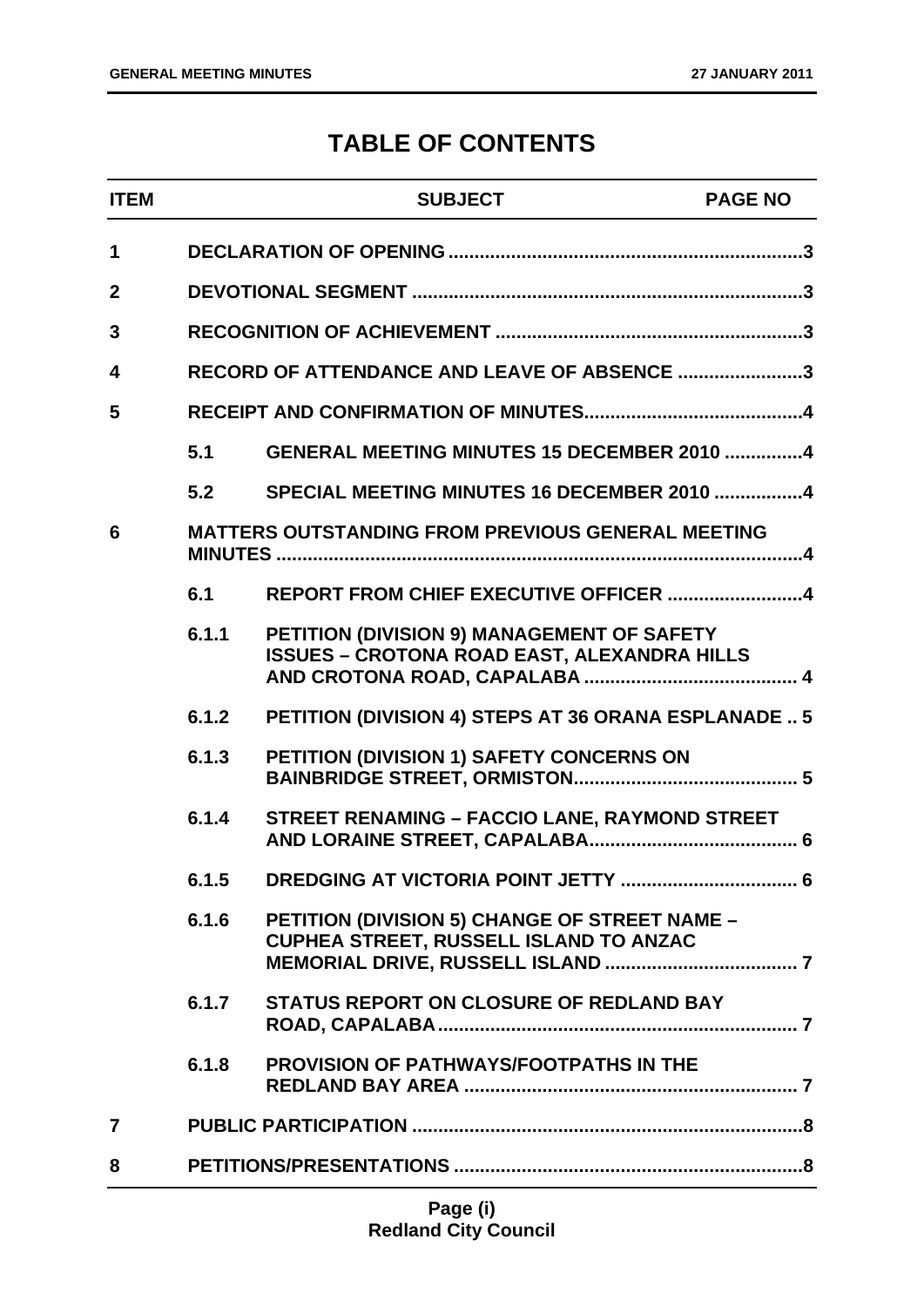|                 | 8.1    |                                                                                                                                              |  |
|-----------------|--------|----------------------------------------------------------------------------------------------------------------------------------------------|--|
|                 | 8.1.1  | PETITION (DIVISION 6) STORM WATER DRAINAGE<br>PROBLEM AT PEAR STREET, REDLAND BAY  8                                                         |  |
|                 | 8.1.2  | PETITION (DIVISION 4) - PRESENTED TO GENERAL<br>MEETING 17.11.2010 - REQUEST TO REMOVE STEEL<br>FENCE FROM ORANA ESPLANADE, VICTORIA POINT 8 |  |
| 9               |        |                                                                                                                                              |  |
| 10              |        | DECLARATION OF MATERIAL PERSONAL INTEREST ON ANY                                                                                             |  |
| 11              |        |                                                                                                                                              |  |
|                 | 11.1   |                                                                                                                                              |  |
|                 | 11.1.1 | AMENDMENT TO ORGANISATIONAL STRUCTURE -                                                                                                      |  |
|                 | 11.1.2 | <b>SUPPORT FOR VICTIMS OF NATURAL DISASTER -</b>                                                                                             |  |
|                 | $11.2$ |                                                                                                                                              |  |
|                 | 11.2.1 | DECEMBER 2010 - MONTHLY FINANCIAL REPORTS 16                                                                                                 |  |
|                 | 11.2.2 | LEASE TO B.I.T.S.FOR REFUELING FACILITY, WEINAM                                                                                              |  |
|                 | 11.3   |                                                                                                                                              |  |
|                 | 11.3.1 | 11/11 INVESTIGATION REPORT UNDER SECTION 268 OF                                                                                              |  |
|                 | 11.3.2 | ALLCONNEX WATER PARTICIPATION RETURNS  27                                                                                                    |  |
| 12 <sub>2</sub> |        |                                                                                                                                              |  |
|                 |        |                                                                                                                                              |  |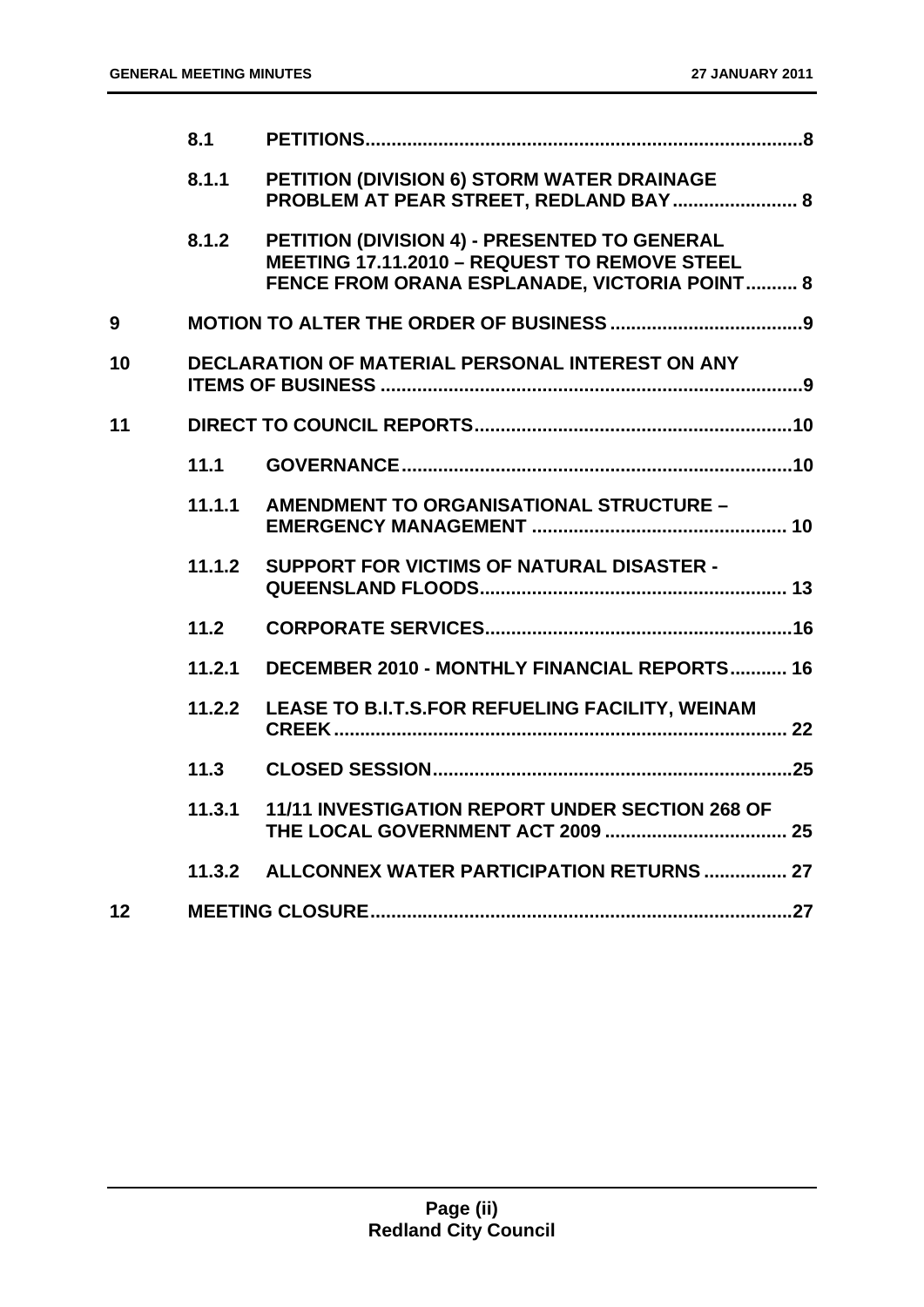#### <span id="page-3-0"></span>**1 DECLARATION OF OPENING**

The Mayor declared the meeting open at 4.00pm and acknowledged the Quandamooka people, who are the traditional custodians of the land on which Council meets. The Mayor also paid Council's respect to their elders, past and present, and extend that respect to other indigenous Australians who are present.

#### **2 DEVOTIONAL SEGMENT**

Pastor Peter Grieve, Member of the Ministers' Fellowship, led Council in a brief devotional segment.

#### **3 RECOGNITION OF ACHIEVEMENT**

- 3.1 The Mayor welcomed the new General Manager Customer Services, Louise Rusan and the new Manager Infrastructure Planning, Murray Erbs.
- 3.2 The Mayor recognised the effort of all Redlanders, both private, community groups and Council staff, in providing assistance to the flood victims and thanked them for all the support they had given and will be giving in the future.

#### **4 RECORD OF ATTENDANCE AND LEAVE OF ABSENCE**

#### **MEMBERS PRESENT:**

| Mayor                                            |
|--------------------------------------------------|
| Deputy Mayor and Councillor Division 7 – entered |
| at 4.06pm                                        |
| <b>Councillor Division 1</b>                     |
| <b>Councillor Division 2</b>                     |
| <b>Councillor Division 3</b>                     |
| Councillor Division 4                            |
| <b>Councillor Division 5</b>                     |
| <b>Councillor Division 6</b>                     |
| <b>Councillor Division 8</b>                     |
| <b>Councillor Division 9</b>                     |
| <b>Councillor Division 10</b>                    |
|                                                  |

#### **EXECUTIVE LEADERSHIP GROUP:**

| Mr G Stevenson PSM | <b>Chief Executive Officer</b>                     |
|--------------------|----------------------------------------------------|
| Mr N Clarke        | <b>General Manager Governance</b>                  |
| Mrs L Rusan        | <b>General Manager Customer Services</b>           |
| Mr M Drydale       | <b>General Manager Corporate Services</b>          |
| Mr G Photinos      | <b>Manager Environmental Management</b>            |
| Mrs T Averay       | <b>General Manager Development &amp; Community</b> |
|                    | <b>Standards</b>                                   |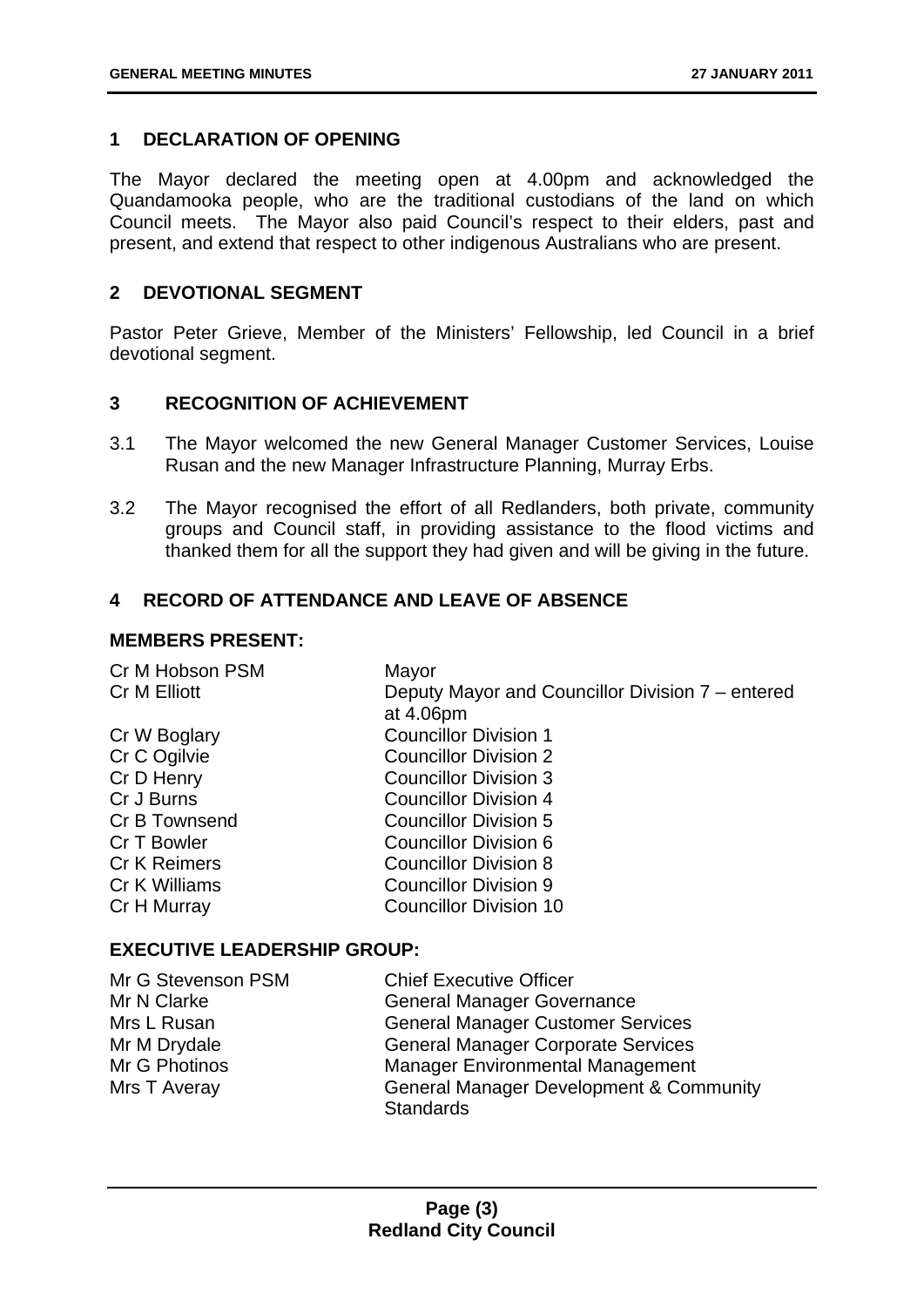#### <span id="page-4-0"></span>**MINUTES:**

Mrs J Parfitt **Corporate Meetings & Registers Team Leader** 

#### **5 RECEIPT AND CONFIRMATION OF MINUTES**

#### **5.1 GENERAL MEETING MINUTES 15 DECEMBER 2010**

| Moved by:    | <b>Cr Bowler</b> |
|--------------|------------------|
| Seconded by: | Cr Ogilvie       |

- 1. That the Minutes of the General Meeting held on 15 December 2010 be confirmed; and
- 2. That the Chief Executive Officer be directed to check the audio recording for accuracy in relation to item 14.1.1 and report to the next meeting of Council if amendment of minutes is required.

#### CARRIED

#### **5.2 SPECIAL MEETING MINUTES 16 DECEMBER 2010**

| Moved by:    | <b>Cr Elliott</b> |
|--------------|-------------------|
| Seconded by: | Cr Townsend       |

That the minutes of the Special Meeting held on 16 December 2010 be confirmed.

#### CARRIED

#### **6 MATTERS OUTSTANDING FROM PREVIOUS GENERAL MEETING MINUTES**

#### **6.1 REPORT FROM CHIEF EXECUTIVE OFFICER**

The following items were presented to Council for noting.

#### **6.1.1 PETITION (DIVISION 9) MANAGEMENT OF SAFETY ISSUES – CROTONA ROAD EAST, ALEXANDRA HILLS AND CROTONA ROAD, CAPALABA**

| <b>Dataworks Filename:</b>       | <b>GOV Petitions</b>                                                  |
|----------------------------------|-----------------------------------------------------------------------|
| <b>Responsible Officer Name:</b> | <b>Gary Stevenson</b><br><b>Chief Executive Officer</b>               |
| <b>Author Name:</b>              | <b>Greg Underwood</b><br><b>General Manager Planning &amp; Policy</b> |

#### **EXECUTIVE SUMMARY**

At the General Meeting on 25 August 2010 Council resolved that the petition requesting that Council undertake precinct traffic planning to assist with the management of safety issues rat running and dangerous intersections along and

#### **Page (4) Redland City Council**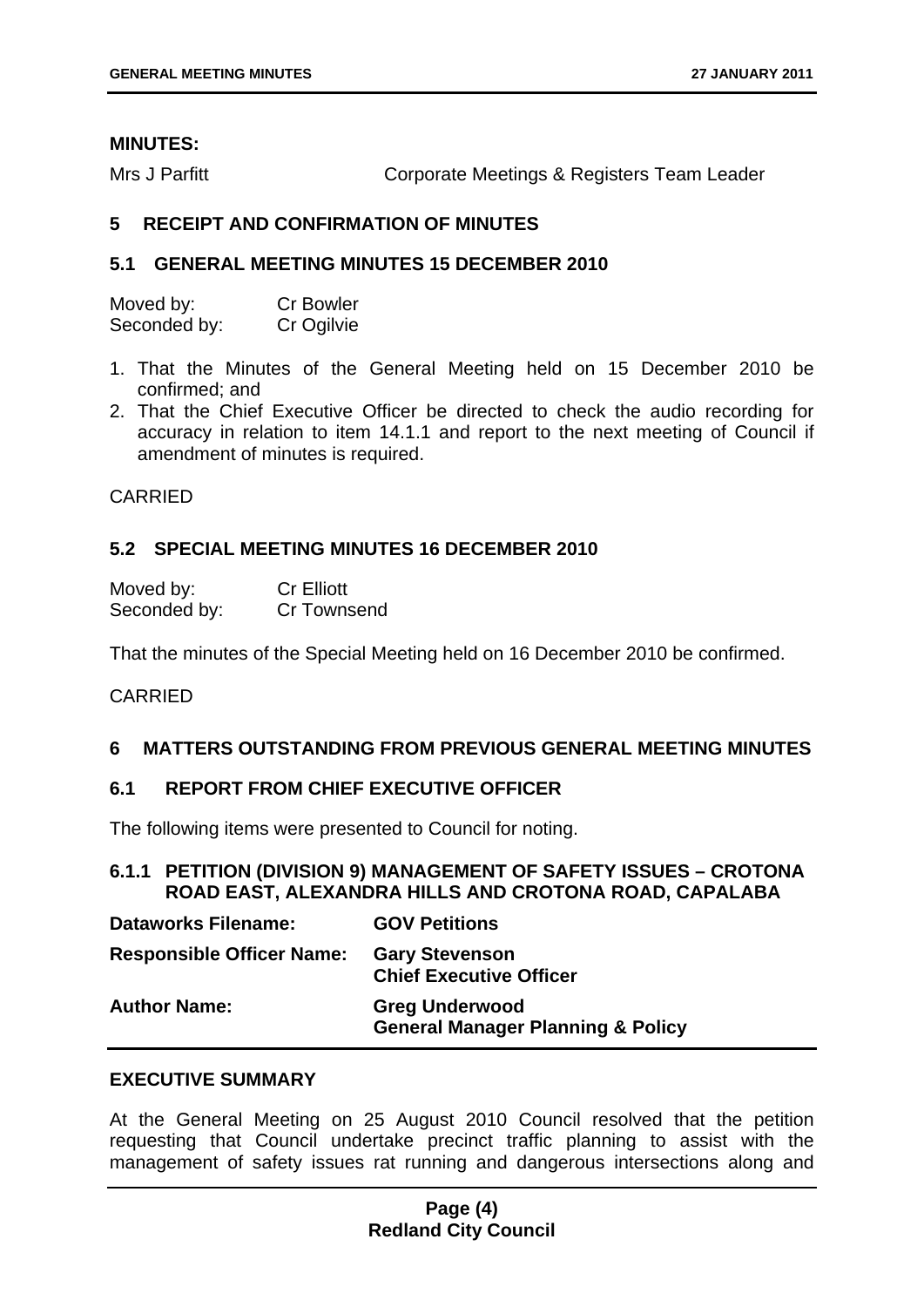<span id="page-5-0"></span>around Crotona Road East, Alexandra Hills and Crotona Road, Capalaba be received and referred to the Planning & Policy department for investigation and a report back to Council.

#### **OFFICER'S RECOMMENDATION**

**A report addressing this matter will be presented to the 2 March 2011 Planning & Policy Committee meeting.** 

|  |  |  | 6.1.2 PETITION (DIVISION 4) STEPS AT 36 ORANA ESPLANADE |  |  |
|--|--|--|---------------------------------------------------------|--|--|
|--|--|--|---------------------------------------------------------|--|--|

| <b>Dataworks Filename:</b>       | <b>GOV Petitions</b>                                                  |
|----------------------------------|-----------------------------------------------------------------------|
| <b>Responsible Officer Name:</b> | <b>Gary Stevenson</b><br><b>Chief Executive Officer</b>               |
| <b>Author Name:</b>              | <b>Greg Underwood</b><br><b>General Manager Planning &amp; Policy</b> |

#### **EXECUTIVE SUMMARY**

At the General Meeting on 20 October 2010 Council resolved that the petition requesting that the steps budgeted for in this years budget be put in place in front of No. 36 Orana Esplanade and that the old steps in front of No. 38 Orana Esplanade be made into a ramp, be received and referred to the appropriate area of Council for consideration and a report back to Council.

#### **OFFICER'S RECOMMENDATION**

**That it be noted that a report addressing this matter will be presented to the 2 March 2011 Planning & Policy Committee meeting.** 

**6.1.3 PETITION (DIVISION 1) SAFETY CONCERNS ON BAINBRIDGE STREET, ORMISTON** 

| <b>Dataworks Filename:</b>       | <b>GOV Petitions</b>                                                  |
|----------------------------------|-----------------------------------------------------------------------|
| <b>Responsible Officer Name:</b> | <b>Gary Stevenson</b><br><b>Chief Executive Officer</b>               |
| <b>Author Name:</b>              | <b>Greg Underwood</b><br><b>General Manager Planning &amp; Policy</b> |

#### **EXECUTIVE SUMMARY**

At the General Meeting on 20 October 2010 Council resolved that the petition requesting that Council:

- 1. repair the road on Bainbridge Street at Ormiston;
- 2. provide/install traffic islands on Bainbridge Street to slow down the continuous speeders up and down our street; and
- 3. provide better street lighting for security issues of residences but also driving visibility;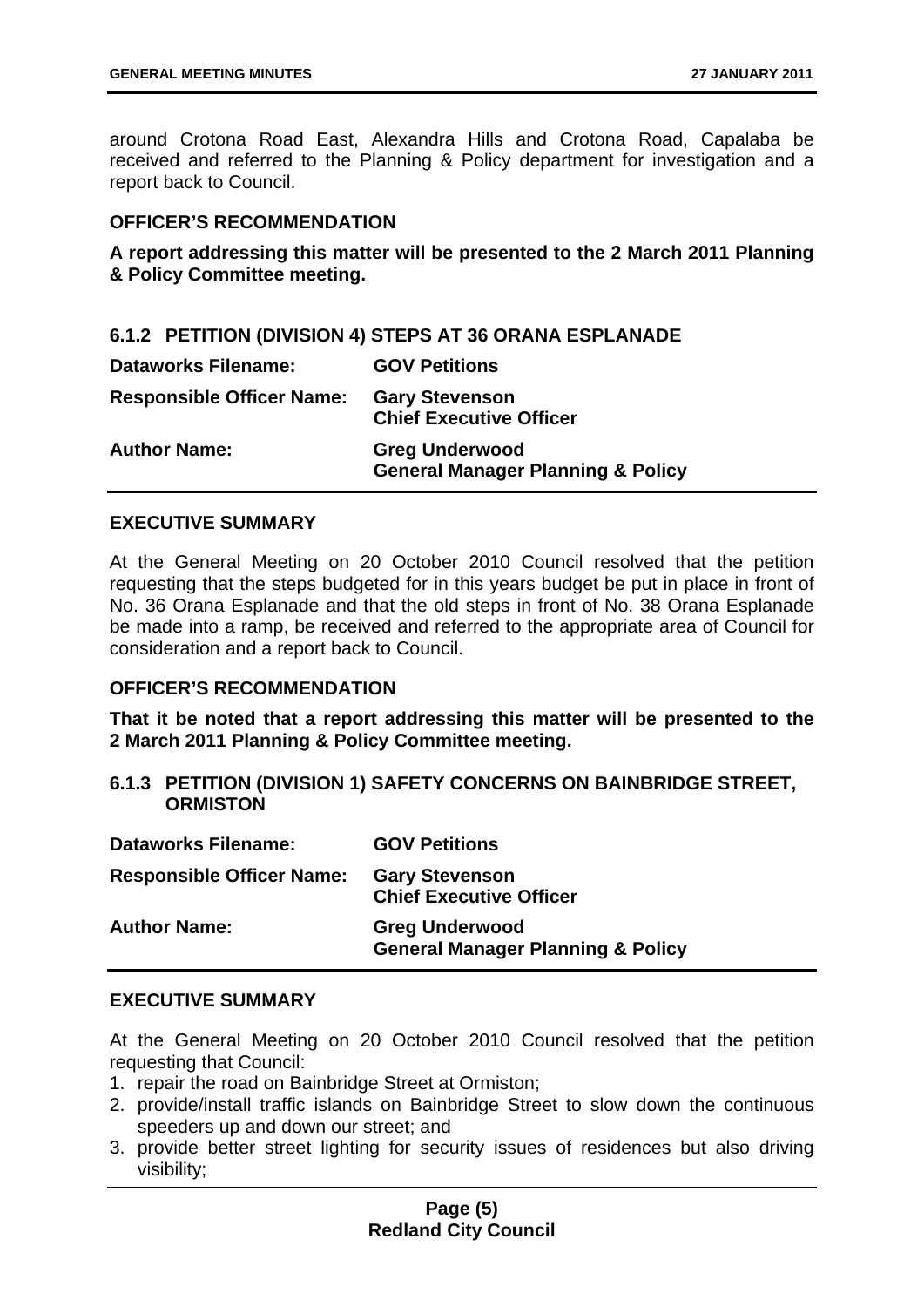<span id="page-6-0"></span>be received and referred to the appropriate area of Council for consideration and a report back to Council.

#### **OFFICER'S RECOMMENDATION**

**That it be noted that a report addressing this matter will be presented to the 2 March 2011 Planning & Policy Committee meeting.** 

#### **6.1.4 STREET RENAMING – FACCIO LANE, RAYMOND STREET AND LORAINE STREET, CAPALABA**

| <b>Dataworks Filename:</b>       | <b>RTT Naming - Roads</b>                                             |
|----------------------------------|-----------------------------------------------------------------------|
| <b>Responsible Officer Name:</b> | <b>Gary Stevenson</b><br><b>Chief Executive Officer</b>               |
| <b>Author Name:</b>              | <b>Greg Underwood</b><br><b>General Manager Planning &amp; Policy</b> |

#### **EXECUTIVE SUMMARY**

At the General Meeting on 20 October 2010 this item was noted as 'lying on the table' and in accordance with part 3, Division 5, Section 29(7) of Subordinate Local Law No. 5 (Meetings) a procedural motion is required, '*that the item be taken from the table"* before the matter can be considered and concluded.

#### **OFFICER'S RECOMMENDATION**

**That it be noted that this matter will be presented to the 2 March 2011 Planning & Policy Committee meeting for consideration.** 

#### **6.1.5 DREDGING AT VICTORIA POINT JETTY**

| <b>Dataworks Filename:</b>       | <b>GOV Notice of Business/Urgent Business to</b><br><b>General Meetings</b> |
|----------------------------------|-----------------------------------------------------------------------------|
| <b>Responsible Officer Name:</b> | <b>Gary Stevenson</b><br><b>Chief Executive Officer</b>                     |
| <b>Author Name:</b>              | <b>Greg Underwood</b><br><b>General Manager Planning &amp; Policy</b>       |

#### **EXECUTIVE SUMMARY**

At the General Meeting on 20 October 2010 resolved that a report be prepared on the dredging at Victoria Point jetty affecting the landing of the Coochiemudlo Island ferries as this is affecting more than passenger ferries, it has to do with school children having to get home in a certain time and meet the school's duty of care.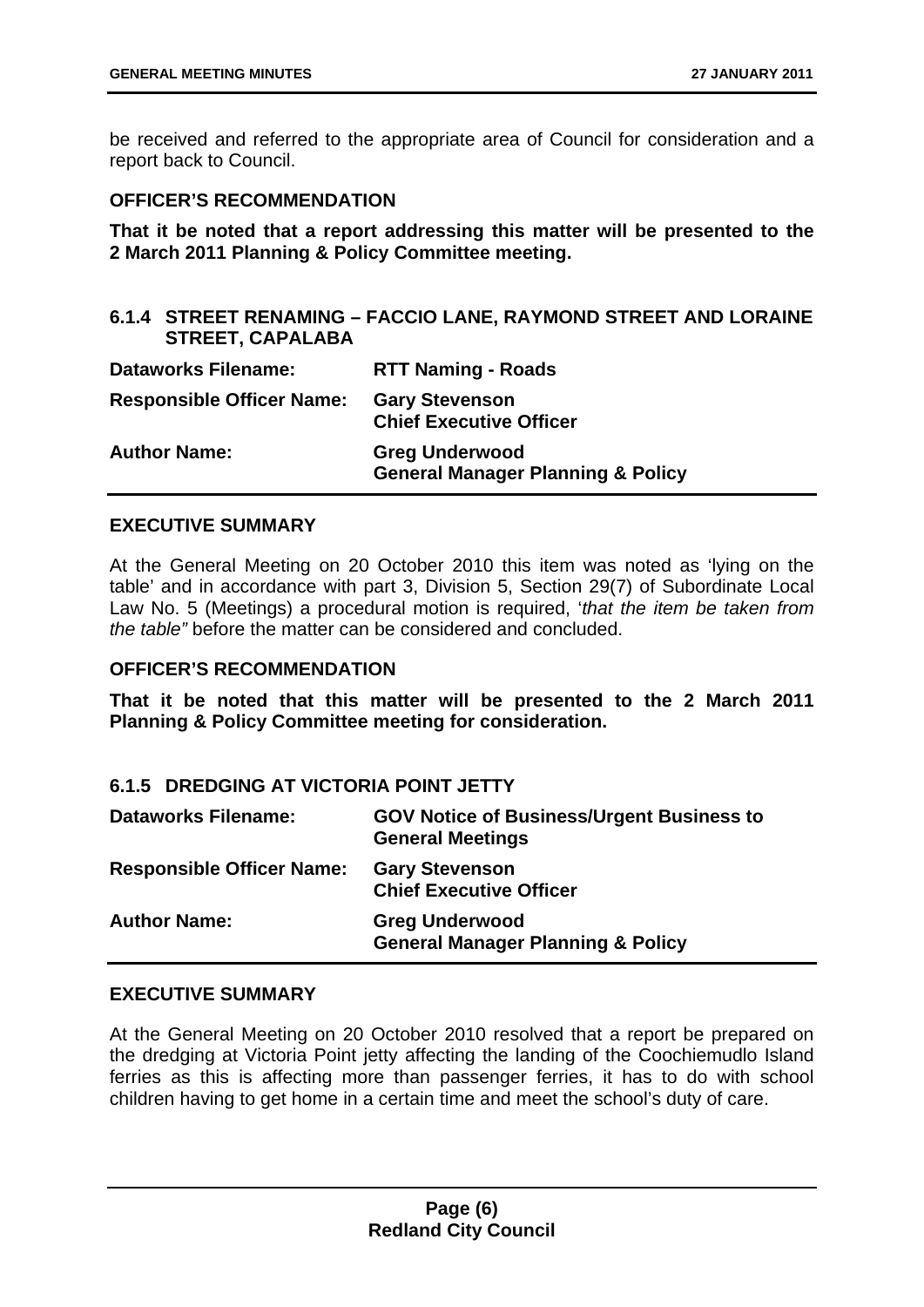#### <span id="page-7-0"></span>**OFFICER'S RECOMMENDATION**

**That it be noted that a report addressing this matter will be presented to the 2 March 2011 Planning & Policy Committee meeting.** 

#### **6.1.6 PETITION (DIVISION 5) CHANGE OF STREET NAME – CUPHEA STREET, RUSSELL ISLAND TO ANZAC MEMORIAL DRIVE, RUSSELL ISLAND**

| <b>Dataworks Filename:</b>       | <b>GOV Petitions</b>                                                  |
|----------------------------------|-----------------------------------------------------------------------|
| <b>Responsible Officer Name:</b> | <b>Gary Stevenson</b><br><b>Chief Executive Officer</b>               |
| <b>Author Name:</b>              | <b>Greg Underwood</b><br><b>General Manager Planning &amp; Policy</b> |

#### **EXECUTIVE SUMMARY**

At the General Meeting on 17 November 2010 Council resolved that the petition, requesting that Council give due consideration to and undertake to change the name of Cuphea Street, Russell Island to Anzac Memorial Drive, be received and referred to the appropriate area of Council for consideration and a report back to Council.

#### **OFFICER'S RECOMMENDATION**

#### **A report addressing this matter will be presented to the 6 April 2011 Planning & Policy Committee meeting.**

#### **6.1.7 STATUS REPORT ON CLOSURE OF REDLAND BAY ROAD, CAPALABA**

At the General Meeting on 15 December 2010 Council resolved that the General Manager Planning & Policy bring forward a status report on the closure of Redland Bay Road, Capalaba to include information from discussions with Translink and Department of Main Roads, in relation to major intersections in this area.

#### **OFFICER'S RECOMMENDATION**

#### **A report addressing this matter will be presented to the 6 April 2011 Planning & Policy Committee meeting.**

#### **6.1.8 PROVISION OF PATHWAYS/FOOTPATHS IN THE REDLAND BAY AREA**

At the General Meeting on 15 December 2010, Council resolved that Council officers prepare a report with regard to the provision of funding for pathways/footpaths in the Redland Bay area.

#### **OFFICER'S RECOMMENDATION**

**A report addressing this matter will be presented to the April 2011 Planning & Policy Committee meeting.**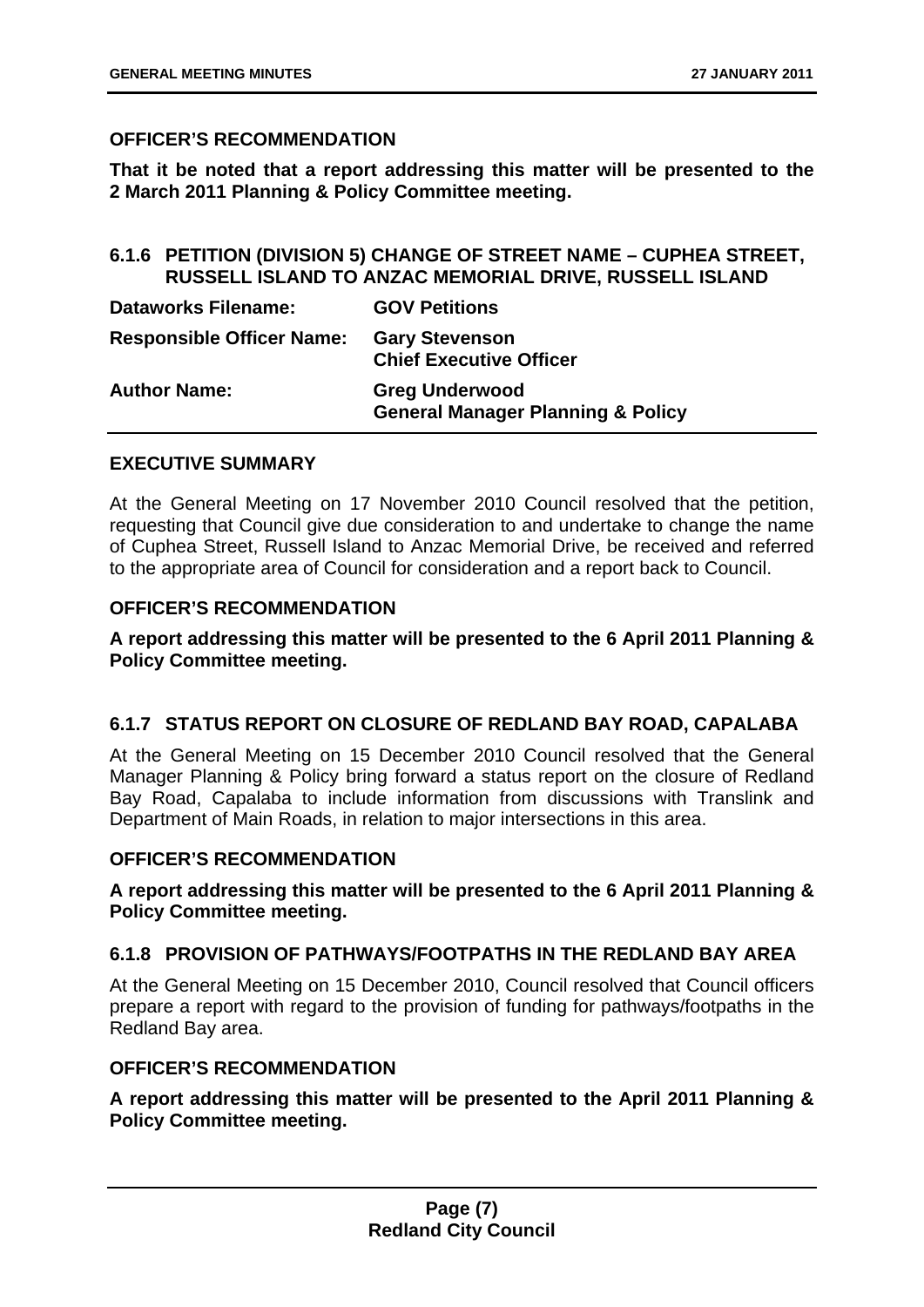#### <span id="page-8-0"></span>**7 PUBLIC PARTICIPATION**

Nil.

#### **8 PETITIONS/PRESENTATIONS**

#### **8.1 PETITIONS**

#### **8.1.1 PETITION (DIVISION 6) STORM WATER DRAINAGE PROBLEM AT PEAR STREET, REDLAND BAY**

| Moved by:    | <b>Cr Bowler</b>  |
|--------------|-------------------|
| Seconded by: | <b>Cr Elliott</b> |

**That the petition, which reads as follows, be received and referred to the appropriate area of Council for consideration and a report back to Council.** 

*"The following is a petition from rate paying residents or tenants of Pear Street, Redland Bay. These present all blocks affected by the hydrography created by the new concrete strip provided for vehicular traffic.* 

*The petition seeks to make known to the Redland City Council (all relevant departments) that the civil works undertaken by the Council is failing to*  function in any weather conditions, but is obviously worse with inclement *seasonal rain. Recent heavy rain has caused ground water contaminated with sewerage from septic disposal systems in the streets above the level of Pear Street to mix with clean run-off and pond in many places.* 

*The present design (or lack thereof) results in standing water along the full length of the eastern landscaped storm water easement, between house number 30 to 22. This water is typically obnoxious to smell and has the appearance of containing sullage."* 

#### **CARRIED**

#### **8.1.2 PETITION (DIVISION 4) - PRESENTED TO GENERAL MEETING 17.11.2010 – REQUEST TO REMOVE STEEL FENCE FROM ORANA ESPLANADE, VICTORIA POINT**

#### **PROPOSED MOTION**

| Moved by:    | Cr Burns    |
|--------------|-------------|
| Seconded by: | Cr Williams |

That Council acknowledge the original petition presented on 17 November 2010 was on a different basis to the final decision and that a report be brought back to Council.

On being put to the vote the motion was LOST.

A division was called for.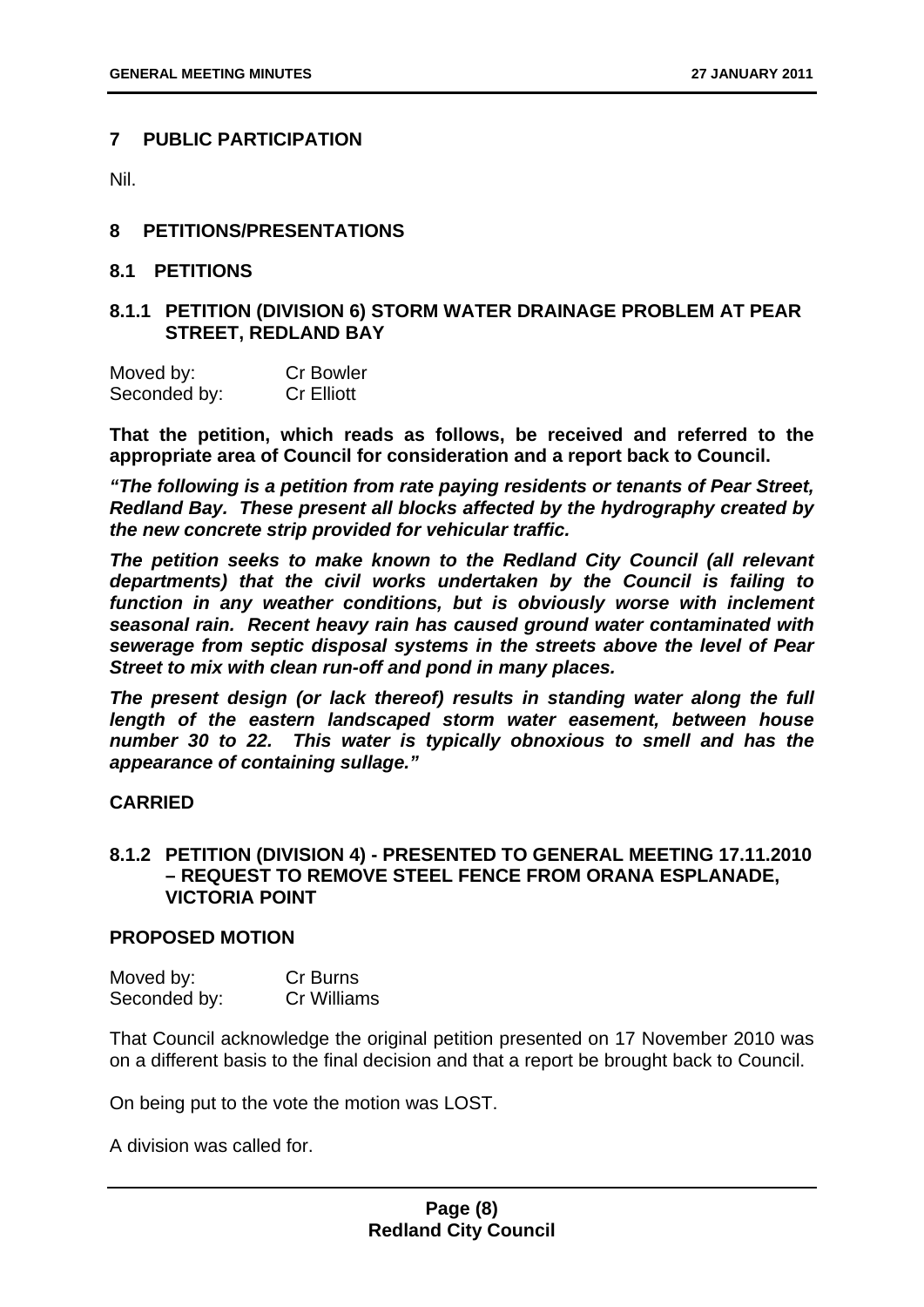<span id="page-9-0"></span>Crs Burns, Williams and Hobson voted in the affirmative.

Crs Reimers, Murray, Elliott, Bowler, Townsend, Henry, Ogilvie and Boglary voted in the negative.

The motion was declared by the Mayor as LOST.

#### **COUNCIL RESOLUTION**

Moved by: Cr Elliott Seconded by: Cr Burns

**That the head petitioner be advised of Council's decision of 15 December 2010.** 

**CARRIED** (unanimously)

#### **9 MOTION TO ALTER THE ORDER OF BUSINESS**

Nil

#### **10 DECLARATION OF MATERIAL PERSONAL INTEREST ON ANY ITEMS OF BUSINESS**

Nil

#### **COUNCILLOR ABSENCES FROM MEETING**

Cr Elliott left the meeting at 5.15pm and returned at 5.17pm during discussion on item 11.3.1.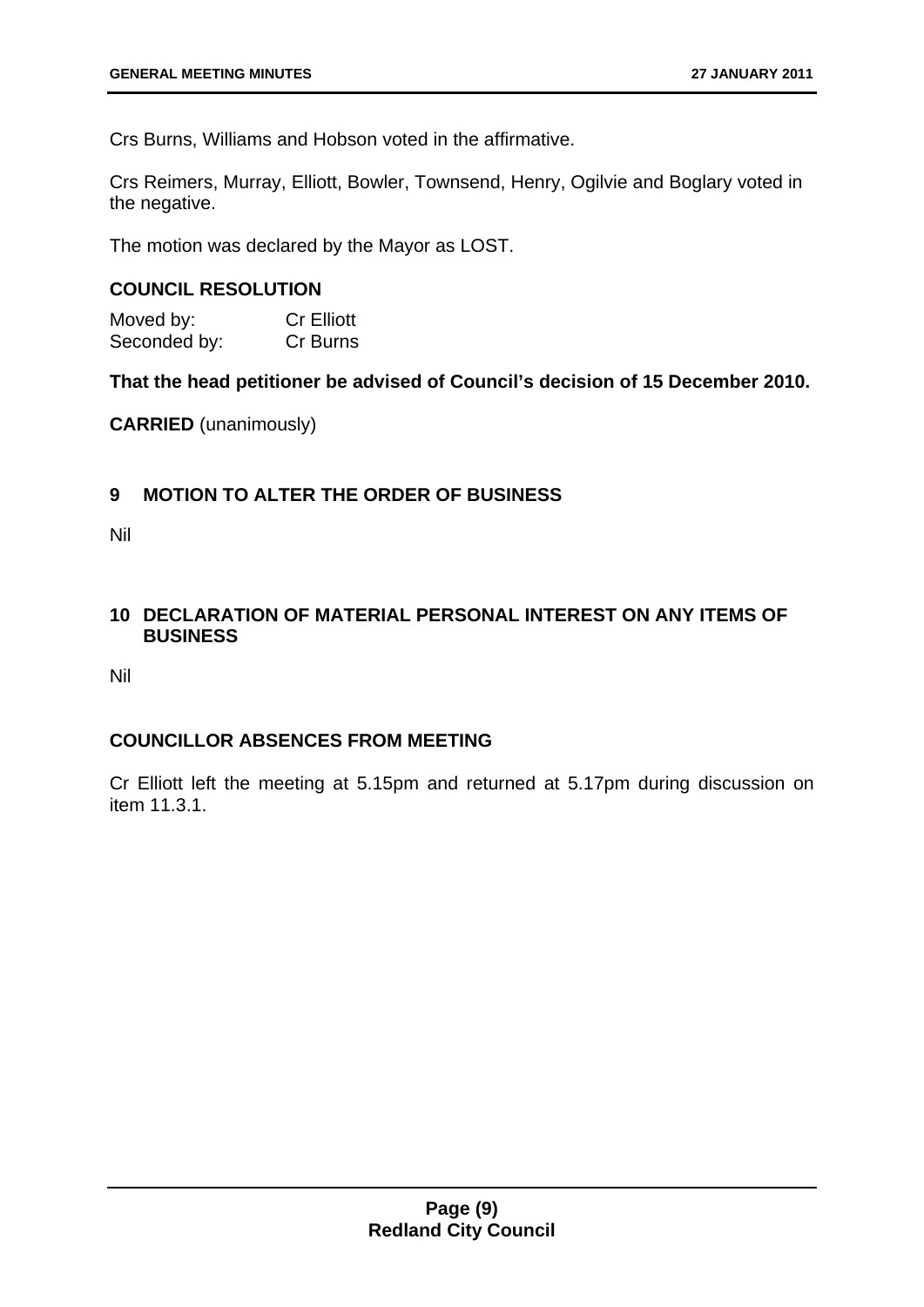#### <span id="page-10-0"></span>**11 DIRECT TO COUNCIL REPORTS**

#### **11.1 GOVERNANCE**

#### **11.1.1 AMENDMENT TO ORGANISATIONAL STRUCTURE – EMERGENCY MANAGEMENT**

| <b>Dataworks Filename:</b>       | <b>GOV - Local Disaster Management Group</b>            |
|----------------------------------|---------------------------------------------------------|
| <b>Responsible Officer Name:</b> | <b>Gary Stevenson</b><br><b>Chief Executive Officer</b> |
| <b>Author Name:</b>              | <b>Nick Clarke</b><br><b>General Manager Governance</b> |

#### **EXECUTIVE SUMMARY**

Recent changes to the *Disaster Management Act 2003* and to Council's Executive Leadership Group have resulted in the need to appoint a Local Disaster Coordinator for the Redlands. Following the appointment of Nick Clarke, General Manager Governance, to this role, it is now appropriate to add the emergency management resources and functions of Council to his portfolio of responsibilities.

#### **PURPOSE**

The purpose of this report is to recommend the transfer of Council's emergency management resources and functions from the Customer Services Department to the Governance Department.

#### **BACKGROUND**

Council has statutory responsibilities under the *Disaster Management Act 2003* (the Act) in relation to the management of emergency situations and events. When the Act was amended in 2010, the role of Executive Officer was removed. This role was held by Mike Hyde, former General Manager, Customer Services; with Nick Clarke, General Manager Governance, as Deputy Executive Officer. This was replaced by a new role of Local Disaster Coordinator.

The Local Disaster Coordinator, Nick Clarke, was appointed in late 2010 by the Mayor (as Chairperson of the Local Disaster Management Group), following consultation with the Director-General, Department of Community Services, as required by section 35 of the Act.

The role of the Local Disaster Coordinator is defined by section 36 of the Act as having the following functions with respect to the Local Disaster Management Group (the local group):

*(a) to coordinate disaster operations for the local group;* 

*(b) to report regularly to the local group about disaster operations;*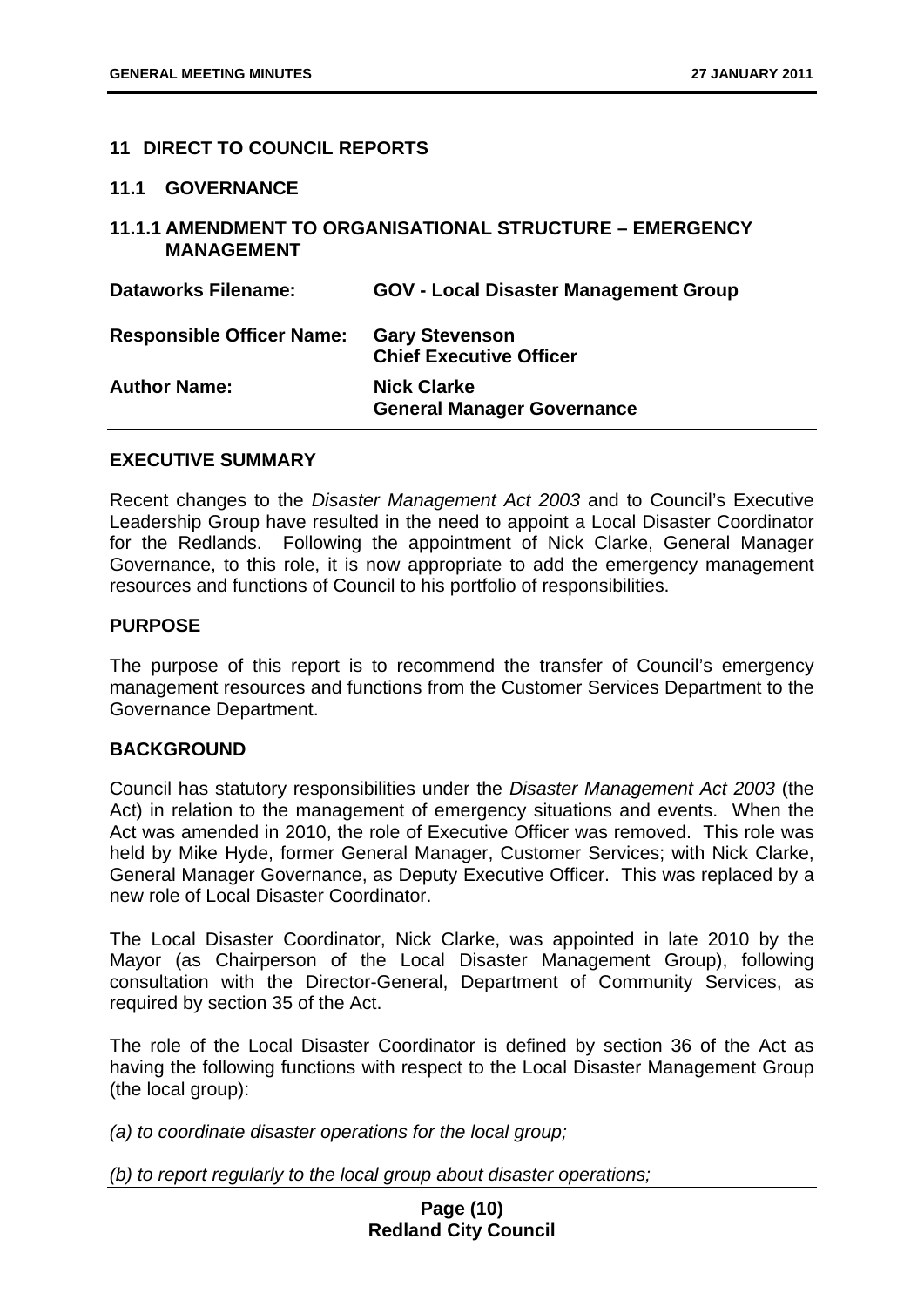*(c) to ensure, as far as practicable, that any strategic decisions of the local group about disaster operations are implemented.* 

Council also has a dedicated emergency management officer, Mike Morrison (Senior Consultant – Emergency Management). Mr Morrison reported to the General Manager Customer Services when Mike Hyde was Executive Officer. Now that the General Manager Governance is the Local Disaster Coordinator, it is more appropriate for Mr Morrison to report directly to Mr Clarke. This report recommends the transfer of Council's emergency management resources and functions from the Customer Services Department to the Governance Department.

#### **ISSUES**

This will require minor modification to the corporate structure which will be quick and easy to facilitate.

#### **RELATIONSHIP TO CORPORATE PLAN**

The recommendation is consistent with the Corporate Plan 2010-15 – Outcome 7: Strong and Connected Communities:

Strategy 7.10 - Minimise the impact of disasters by improving community preparedness and our capacity to respond effectively to support the community when disasters occur.

#### **FINANCIAL IMPLICATIONS**

The minor costs associated with relocating one staff member will be absorbed within the current budget. The transfer of the emergency management budget between departments will occur at the next quarterly budget review.

#### **PLANNING SCHEME IMPLICATIONS**

There are no planning scheme implications.

#### **CONSULTATION**

Consultation has occurred with the Mayor, Deputy Mayor, General Manager Governance, Acting General Manager Customer Services and the Senior Consultant Emergency Services. All support the recommendation.

#### **OPTIONS**

#### **PREFERRED**

That Council resolve to amend the corporate structure, by transferring the emergency management resources and functions of Council from the Customer Services Department to the Governance Department, with immediate effect.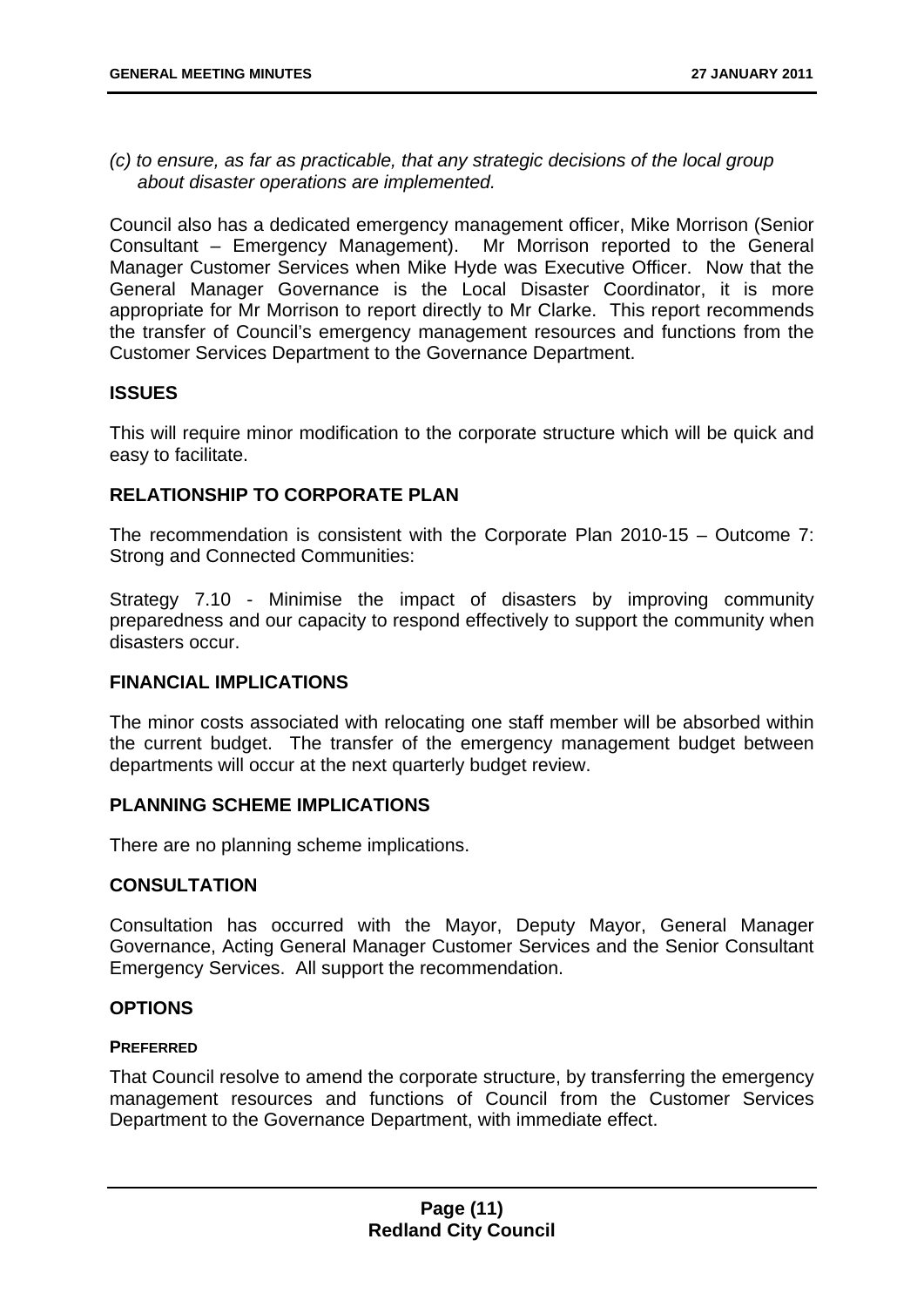#### **ALTERNATIVE**

To leave the corporate structure unchanged.

#### **OFFICER'S RECOMMENDATION/ COUNCIL RESOLUTION**

| Moved by:    | <b>Cr Elliott</b> |
|--------------|-------------------|
| Seconded by: | <b>Cr Bowler</b>  |

**That Council resolve to amend the corporate structure, by transferring the emergency management resources and functions of Council from the Customer Services Department to the Governance Department, with immediate effect.** 

**CARRIED**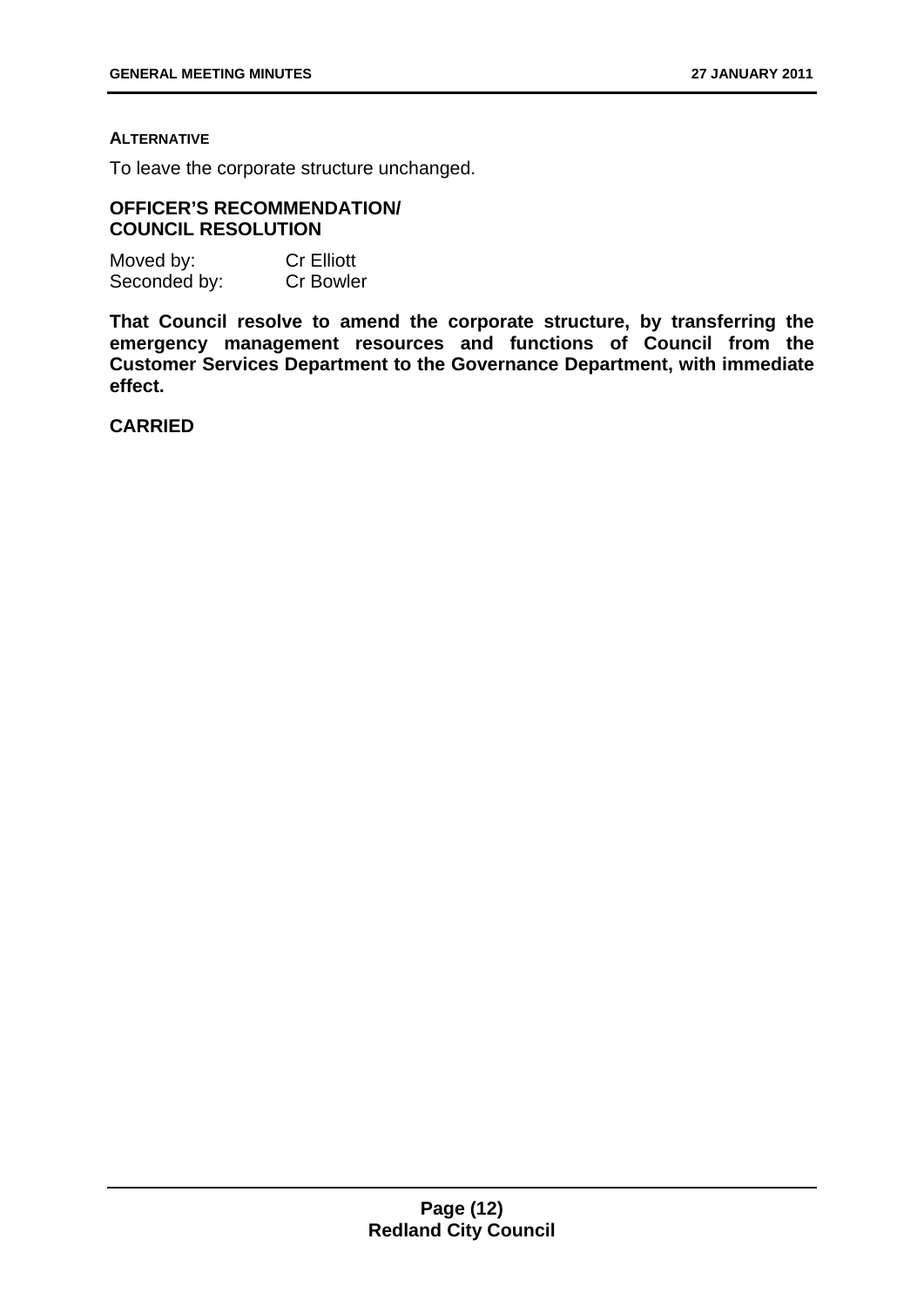#### <span id="page-13-0"></span>**11.1.2 SUPPORT FOR VICTIMS OF NATURAL DISASTER - QUEENSLAND FLOODS**

| <b>Dataworks Filename:</b>       | <b>G &amp; S Sponsorships and Donations</b>             |
|----------------------------------|---------------------------------------------------------|
| <b>Responsible Officer Name:</b> | <b>Gary Stevenson</b><br><b>Chief Executive Officer</b> |
| <b>Author Name:</b>              | <b>Nick Clarke</b><br><b>General Manager Governance</b> |

#### **EXECUTIVE SUMMARY**

In recent weeks, major areas of Queensland have been affected by substantial and prolonged flooding. This has resulted in unprecedented levels of loss of and damage to property and has caused great distress to many families who have had to abandon their homes due to rising water levels. A financial donation by Council to the Premier's Flood Relief Appeal (the Appeal) is recommended.

#### **PURPOSE**

Council is requested to support those affected by the floods with a financial donation.

#### **BACKGROUND**

Since late December 2010, the State of Queensland has experienced severe flooding across an affected area larger than the State of New South Wales. Many communities have been very significantly affected by the flooding which has resulted in mass evacuations from towns; hardship caused by damage to homes, businesses and infrastructure, including the closure of many road, rail and some air links.

On 29 December 2010, the Premier of Queensland established the Appeal "to assist those affected by the wide-spread devastating flooding across Queensland." The cost of this disaster is estimated to run into billions of dollars. The Queensland Government launched the appeal with a \$1 million contribution and since then, several million dollars have been donated.

The Australian Red Cross is managing the distribution of the donated funds on behalf of the Queensland Government.

#### **ISSUES**

In exceptional circumstances such as this, Council has previously supported victims of natural disasters with a financial donation on behalf of the Redlands community. Examples of this include: Victorian Bushfire Appeal (Red Cross) 2009; the Premier's Flood Victims Appeal for North Queensland floods (Queensland Government) 2009; and the South-East Asian Tsunami 2005.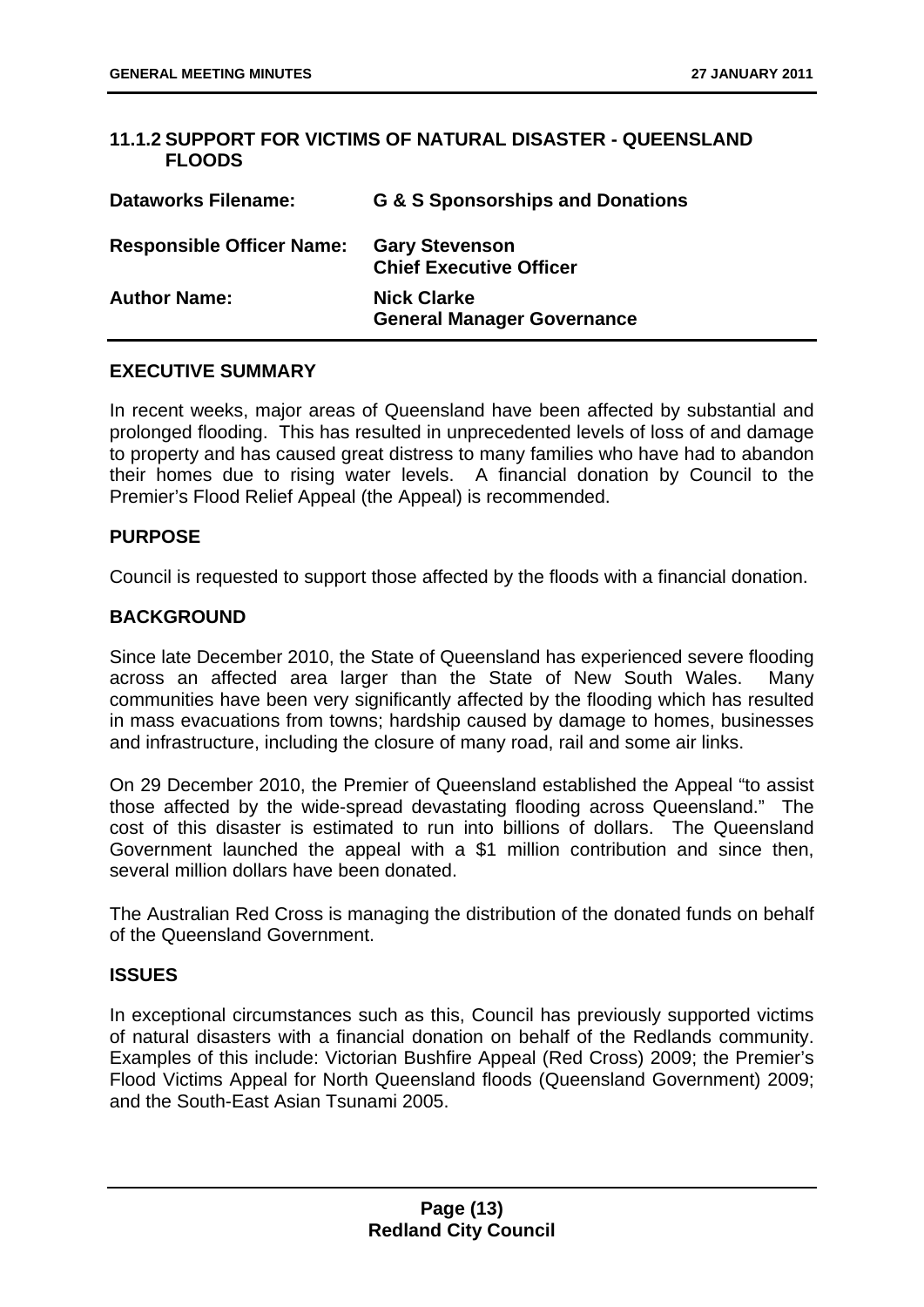Many local governments across Australia will be considering financial donations to support the victims of the Queensland floods. Most South East Queensland councils are considering pledging sums of between \$20,000 and \$150,000 toward the Appeal.

It is proposed that Council makes a financial contribution to the Appeal of \$20,000.

Council may also consider providing additional support to other local governments should such assistance be requested and suitable resources be available for deployment elsewhere. This is additional to the support that has been provided to other local government areas by Redlands SES volunteers.

#### **RELATIONSHIP TO CORPORATE PLAN**

The proposal is consistent with the values and principles of Outcome 7 – Strong and Connected Communities. It is also consistent with Council's objective 'that the organisation and its people are caring.'

#### **FINANCIAL IMPLICATIONS**

The financial donation will be subject to a budget revision at the next quarterly review.

#### **PLANNING SCHEME IMPLICATIONS**

There are no planning scheme implications.

#### **CONSULTATION**

Consultation has been undertaken with several South East Queensland councils.

#### **OPTIONS**

#### **PREFERRED**

Council donates \$20,000 to the Premier's Flood Relief Appeal.

#### **ALTERNATIVE**

Council may wish to vary the amount to be donated.

#### **OFFICER'S RECOMMENDATION**

That Council resolve to donate \$20,000 to the Premier's Flood Relief Appeal.

#### **COUNCIL DISCUSSION**

Nick Clarke, General Manager Governance, reported that Council had supplied assistance to some of the most flood affected SEQ councils. He informed Council that in excess of 100 staff had been deployed mostly to the Brisbane City Council area, with smaller numbers to Ipswich City Council and support being offered currently to Lockyer Valley Regional Council. The assistance provided to these communities has included major clean-up operations in the streets of Brisbane, environmental health and animal management support at evacuation centres in

#### **Page (14) Redland City Council**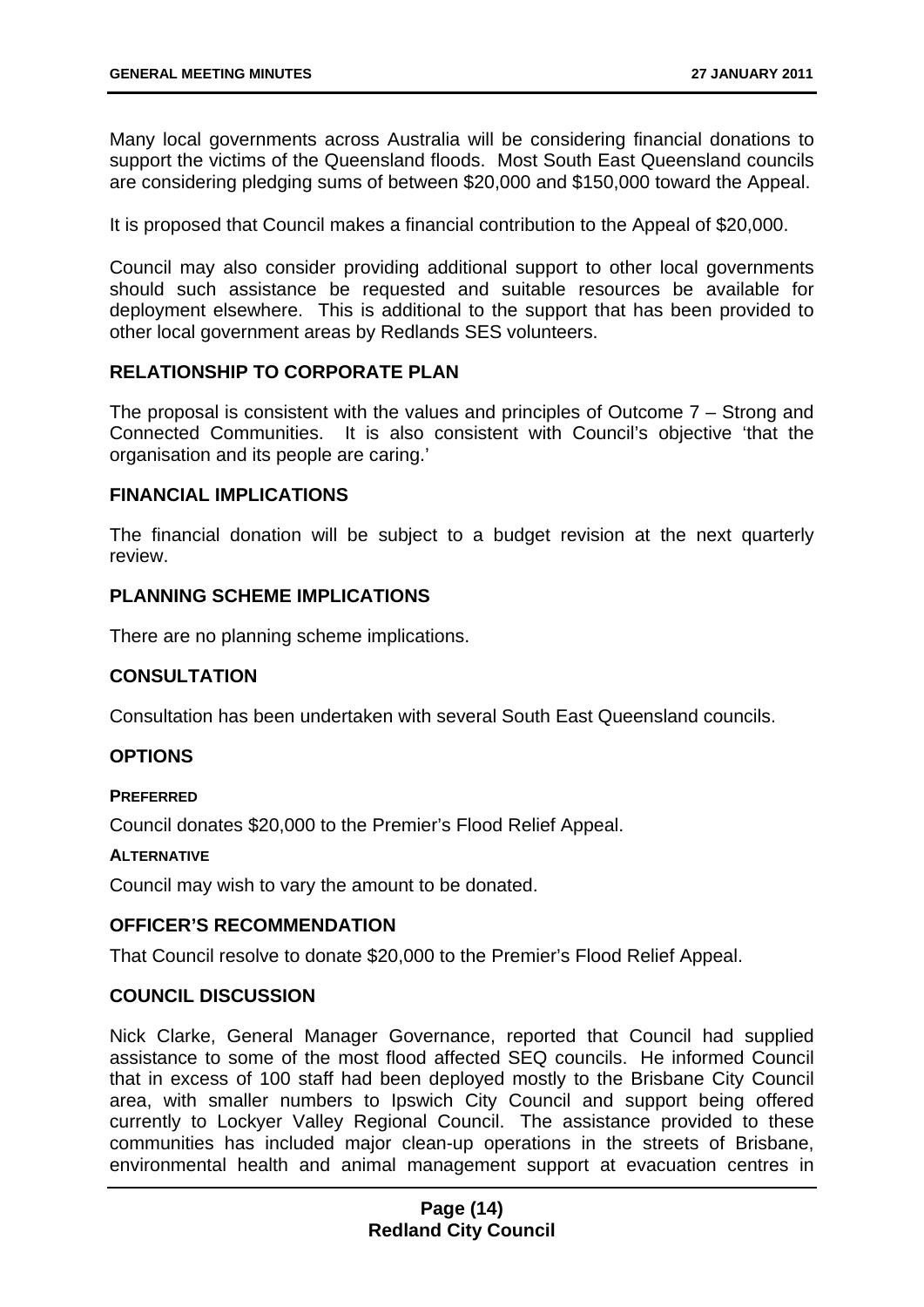Brisbane and Ipswich, mosquito control, the preparation of evacuation centres in the Redlands (although ultimately these were not required) and the coordination of the support effort through Council's Emergency Coordination Centre.

Mr Clarke reported that the cost of support provided to other councils that is not recoverable through the National Disaster Relief and Recovery Arrangements (NDRRA) is likely to exceed \$200,000. The non-recoverable costs include the base salaries of the staff who would otherwise have been working in the Redlands. Costs that would otherwise not have been incurred will be subject of claims for reimbursement under the NDRRA, e.g. staff overtime, contractors, additional hire of plant and equipment and travel costs. It was also noted that whilst many operational staff were away from their normal duties, existing maintenance work and capital projects in the Redlands were delayed.

#### **COUNCIL RESOLUTION**

| Moved by:    | <b>Cr Bowler</b> |
|--------------|------------------|
| Seconded by: | Cr Henry         |

**That Council resolve to:** 

- **1. Donate \$20,000 to flood relief;**
- **2. Delegate authority to the Planning and Policy Committee, under s.257(1)(c) of the** *Local Government Act 2009***, to make a decision on recipients of these funds in order to maximise the benefits to communities; and**
- **3. Endorse the actions of the Chief Executive Officer in deploying staff and equipment to flood response and recovery in other areas and refer to quarterly budget review.**

**CARRIED** (unanimously)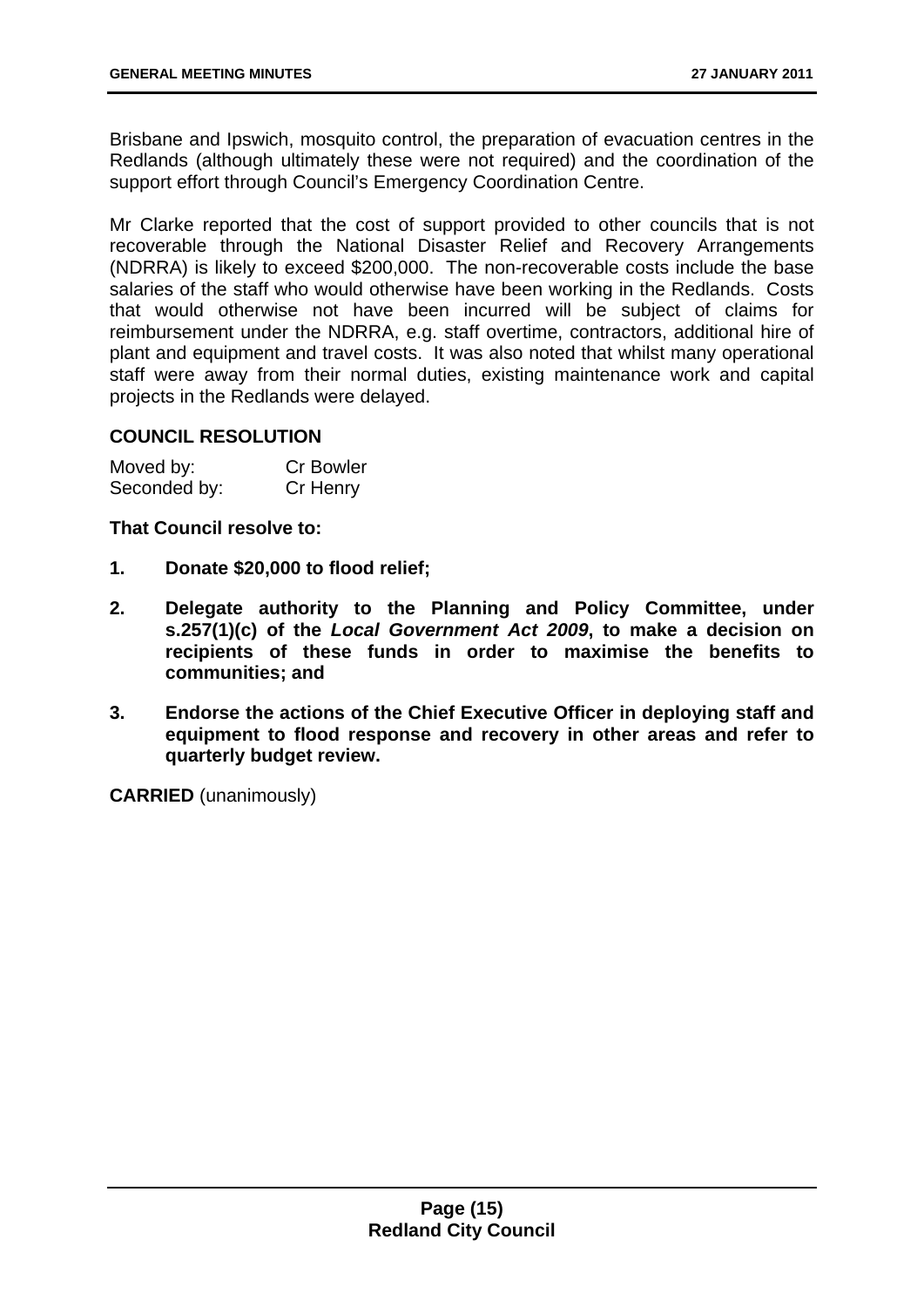#### <span id="page-16-0"></span>**11.2 CORPORATE SERVICES**

#### **11.2.1 DECEMBER 2010 - MONTHLY FINANCIAL REPORTS**

| <b>Dataworks Filename:</b>       | <b>FM Monthly Financial Reports to Committee</b>                   |
|----------------------------------|--------------------------------------------------------------------|
| <b>Attachment</b>                | <b>EOM Report</b>                                                  |
| <b>Responsible Officer Name:</b> | <b>Martin Drydale</b><br><b>General Manager Corporate Services</b> |
| <b>Author Name:</b>              | Karen Bahr<br><b>Acting Service Manager Financial Reporting</b>    |

#### **EXECUTIVE SUMMARY**

Section 152(2) of the Local Government (Finance Plans & Reporting) Regulation 2010 requires the Chief Executive Officer to present the financial report to a monthly meeting.

The attachments to this report present the December 2010 financial statement of accounts to Council and provide detailed analytical commentary. Millions are displayed by an M, and thousands are displayed by a K. It should be noted that the property plant & equipment transferred to Allconnex remains in our balance sheet at 31/12/2010. Accounting treatment/entries will be posted to transfer these balances out when negotiations regarding Council's interest in Allconnex are finalised.

The financial statements demonstrate that six of the seven Financial Stability Ratios Key Financial Performance Indicators exceed targets set in the 2010-2011 budget. These are:

- level of dependence on general rate revenue
- ability to pay our bills  $-$  current ratio;
- ability to repay our debt debt servicing ratio;
- cash balance:
- cash balances cash capacity in months;
- longer term financial stability debt to assets ratio; and
- operating performance

The following Financial Stability Ratio Key Financial Performance Indicator is outside of Council's target range:

• operating performance

With respect to the five measures of sustainability adopted as part of the 2010-2011 budget, Council is currently meeting three of the five targets. These are:

- net financial liabilities ratio;
- interest cover ratio; and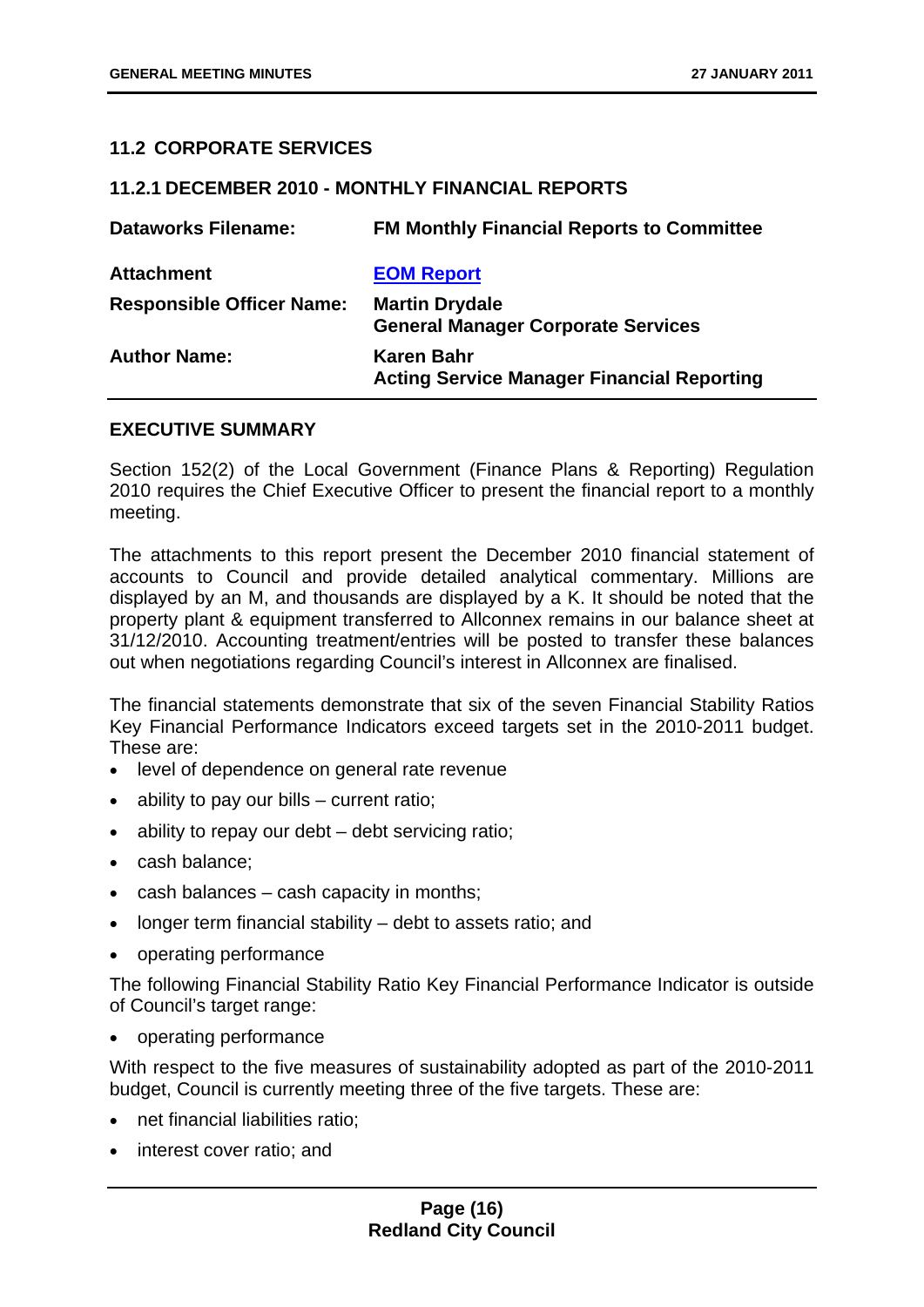#### • asset consumption ratio

Council failed to meet its' operating surplus ratio and Council's system is currently being structured to measure its' asset sustainability ratio.

Council's end of month operating financial result (Earnings Before Interest, Tax and Depreciation – EBITD) is ahead of revised budget by \$2.1M, with operating revenue below budget by \$3.2M & operating expenditure underspent by \$5.3M. Council's operating deficit after depreciation and interest charges was \$3.8M, a favourable variance of \$1.9M on budget.

The cash held at the end of December 2010 is \$66.3M, equal to 5.2 months cash capacity against an original target of three to four months. The YTD cash position is favourable at \$1.5M above the budgeted figure of \$64.7M, primarily influenced by net cash flow from investing activities being \$6.0M under budget, offset by a \$4.4M unfavourable movement in cash flows from operating activities.

#### **PURPOSE**

The purpose is to present the December 2010 financial report to Council and explain the content and analysis of the report. Section 152(2) of the *Local Government (Finance, Plans & Reporting) Regulation 2010* requires the Chief Executive Officer of a local government to present statements of its accounts to the local government.

#### **BACKGROUND**

The Corporate Plan contains a strategic priority to support the organisation's capacity to deliver services to the community by building a skilled, motivated and continually learning workforce, ensuring assets and finances are well managed, corporate knowledge is captured and used to best advantage, and that services are marketed and communicated effectively.

#### **ISSUES**

The following elements, shown in the attachments, comprise the End of Month Financial Reports for December 2010:

#### **Dashboard and Key Performance Indicators (A)**

- Operating Revenue compared with Budget;
- Operating Expenditure compared with Budget;
- Employee Costs compared with Budget;
- Capital Expenditure compared with Budget;
- Key Performance Indicators Actuals compared with Budget and Targets.

#### **Operating Statement with headline commentary (B)**

This shows the percentage variance of year to date actual results compared with year to date budget by colour indicators. Tolerance levels for the variances differ between operational and capital amounts.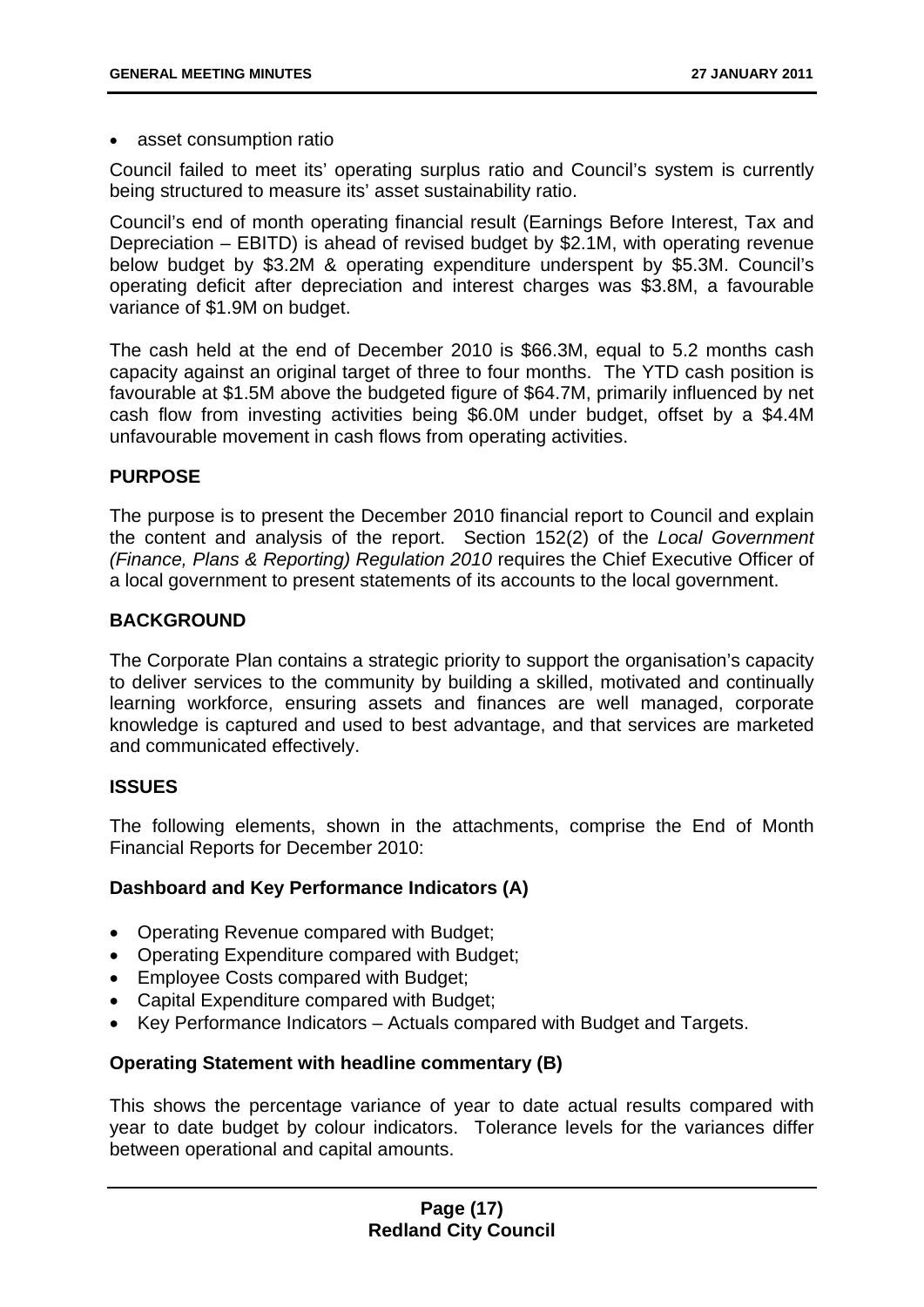Additionally, a **Cash Flow Statement (C)**; **Statement of Financial Position (D);** and an **Investment Summary and Graphs (E)** have been included to provide the complete picture of Council's finances. Finally, an **Operating Statement with detailed commentary (F)** shows year to date actual results compared with annual and year to date budgets. This report has a brief commentary on all year to date variances greater than \$20,000 and variances are classified as timing or permanent.

#### **RELATIONSHIP TO CORPORATE PLAN**

The recommendation in this report primarily supports the following outcomes:

#### **8. Inclusive and ethical governance**

- 8.7 Ensure Council resource allocation is sustainable and delivers on Council and community priorities
- 8.8 Provide clear information to citizens about how rates, fees and charges are set and how Council intends to finance the delivery of the Community Plan and Corporate Plan.

#### **FINANCIAL IMPLICATIONS**

The overall financial result for the period ending December 2010 remains strong with EBITD of \$12.4M (\$2.1M ahead of budget). This result is primarily due to total operating expenditure being \$5.3M below budget, offset by operational revenue being \$3.2 under budget YTD.

#### *Operating Revenue*

Rates and Utility Charges are unfavourable against budget by \$221K, influenced by O&M being \$205K below budget YTD.

Pensioner Remissions are \$114K above budget and Fees and Charges are below budget by \$161K primarily due to camping and cabin fees \$182K and four wheel drive permits \$40K below budget due to wet weather and Straddie Holiday Park storage and long-term vans \$33K and school age care \$37K below budget offset by waste fees & charges \$142K above budget.

Operating Grants and Subsidies are below budget by \$1.3M primarily due to the cancelling \$1.47M funding for Raby Bay Eastern Channel Dredging offset by Corporate Services being above budget by \$290K as result of early receipt of Grants Commission grant and Operating Grants.

External interest is favourable by \$475K due to higher than expected investment balances and interest rates.

Other revenue is below budget by \$1.4M primarily due to Allconnex SLA recovery revenue being below budget as a number of invoices for services were not processed in the usual time manner due to less than usual resources over the Christmas/New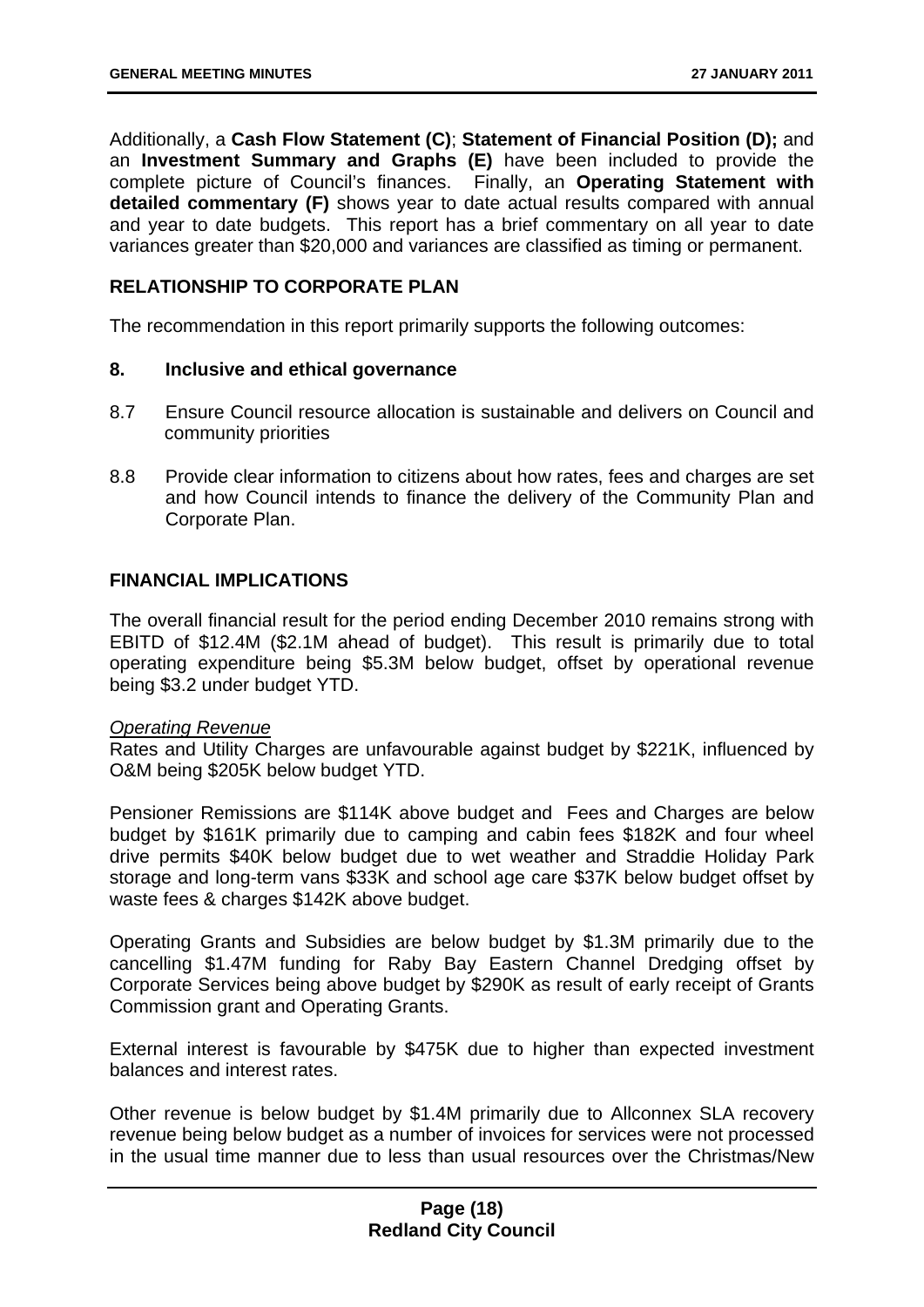Year holiday period. Additionally, Council is awaiting the revenue reimbursement of establishment costs incurred during the course of establishing Allconnex Water, thus, also contributing to the unfavourable variance in this area.

#### *Operating Expenditure*

Operational Employee Costs are over budget by \$305K with unfavourable variances across Governance \$111K, Customer Service \$197K, Planning & Policy \$242K, and Corporate Services \$291K (Variance Budget Reduction \$336K), being partially offset by Development & Community Standards \$535K under budget due to vacancies across all groups.

Operational Goods and Services are under year to date budget by \$5.4M with expenditure under budget in Infrastructure Planning Group \$2.8M, O&M \$1.3M, Environmental Management Group \$535K, Community & Social Planning \$305K, and Land Use Planning \$303K.

#### *Capital Revenue*

Contributions and Donations are \$155K below budget in total with PDG \$265K under budget due to RPAC finalisation journal not yet completed offset by Infrastructure Planning Group \$116K above budget due to developer contributions being received ahead of budget phasing.

#### *Capital Expenditure*

The Capital Expenditure program is 25.5% or \$7.7M below revised budget at the end of December 2010. Main areas behind budget are PDG \$1.1M , Infrastructure Planning Group \$836K, Environmental Management Group \$1.1M, Community & Social Planning \$5.2M, CAFF \$1.2M, Information Mgt \$215K, and Financial Control Group \$78K.

Capitalised Employee Costs are \$36K above budget due to O&M \$88K above budget partially offset by PDG below budget by \$55K.

#### *Cash and Investments*

The investment of surplus funds for the month returned a weighted average rate of return of 5.71%, which is ahead of the UBS Aust Bank Bill Index of 5.11%. The cumulative position for the year is a favourable return of 5.40% against the UBS Aust Bank Bill Index of 4.93%. These returns are reported on a monthly weighted average return and Council benchmarks the funds against the UBS Australian Bank Bill Index. Interest return is reported on both an annual effective and nominal rate of return. RBA cash rate remains at 4.75% as at the end of December 2010.

#### **CONSULTATION**

Consultation has taken place amongst the Executive Leadership Group.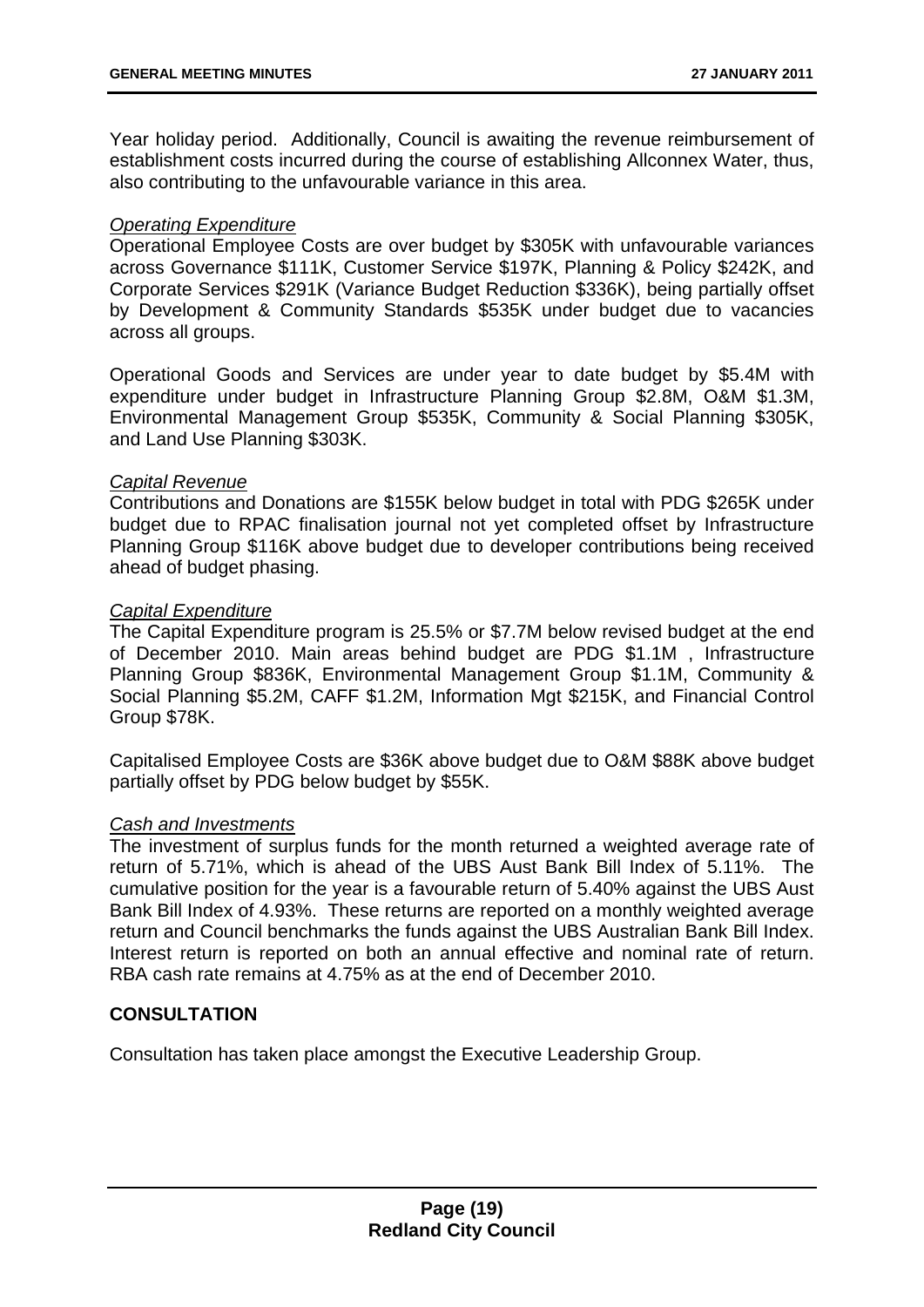#### **OPTIONS**

#### **PREFERRED**

That Council resolve to note the preliminary End of Month Financial Reports for December 2010 and explanations as presented in the following attachments:

- 1. Dashboard and Key Performance Indicators (A);
- 2. Operating Statement with headline commentary (B);
- 3. Cash Flow Statement (C);
- 4. Statement of Financial Position (D);
- 5. Investment Summary and Graphs (E) ; and
- 6. Operating Statement with detailed commentary (F).

#### **ALTERNATIVE**

That Council requests additional information.

#### **OFFICER'S RECOMMENDATION**

That Council resolve to note the preliminary End of Month Financial Reports for December 2010 and explanations as presented in the following attachments:

- 1. Dashboard and Key Performance Indicators (A);
- 2. Operating Statement with headline commentary (B);
- 3. Cash Flow Statement (C);
- 4. Statement of Financial Position (D);
- 5. Investment Summary and Graphs (E) ; and
- 6. Operating Statement with detailed commentary (F).

#### **MOTION TO SUSPEND STANDING ORDERS AT 4.43PM**

| Moved by:    | <b>Cr Elliott</b>  |
|--------------|--------------------|
| Seconded by: | <b>Cr Williams</b> |

That Standing Orders be suspended to allow discussion on this item.

CARRIED

#### **MOTION TO RESUME STANDING ORDERS AT 4.56PM**

| Moved by:    | <b>Cr Elliott</b> |
|--------------|-------------------|
| Seconded by: | Cr Townsend       |

That Standing Orders be resumed.

#### CARRIED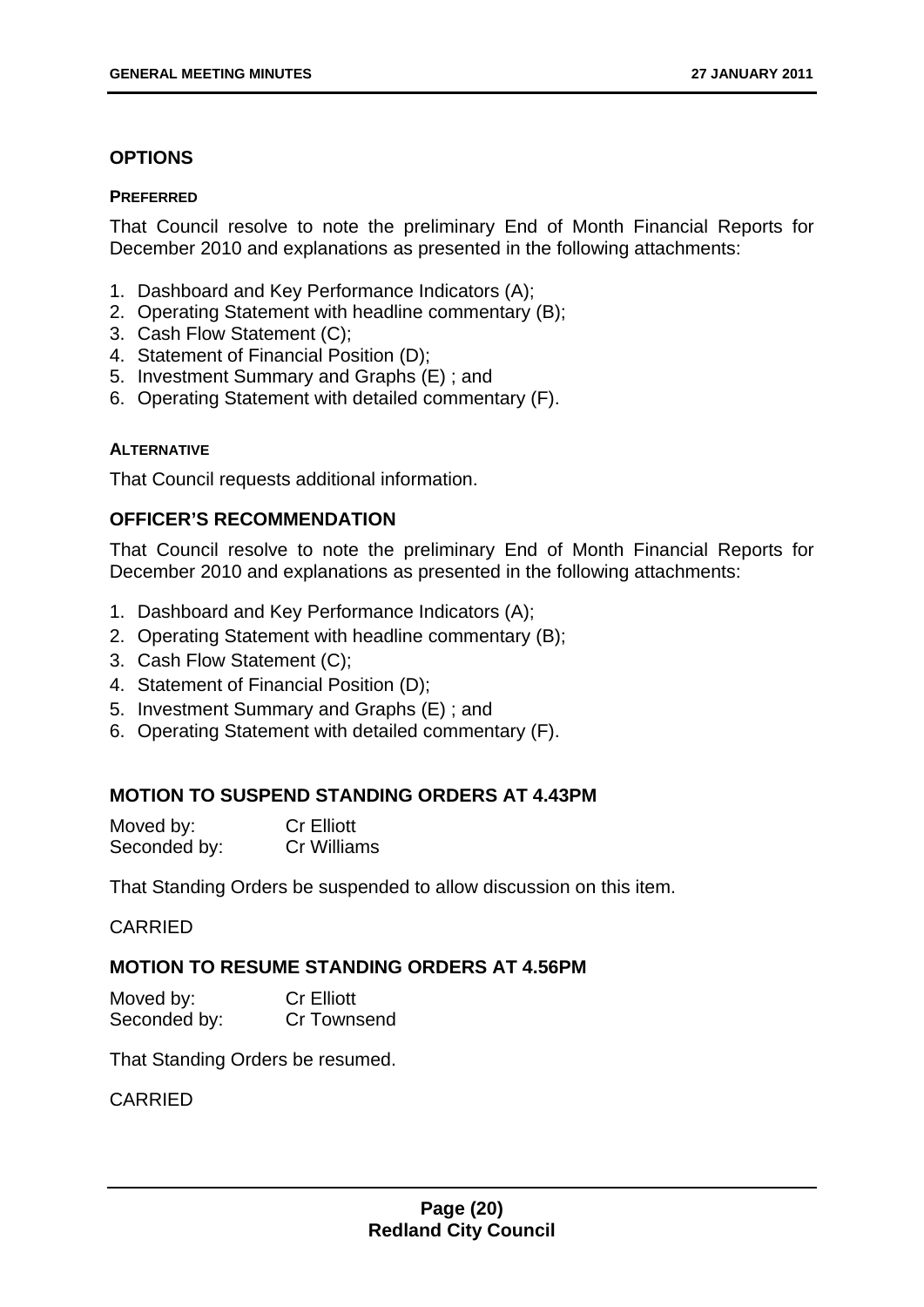#### **COUNCIL RESOLUTION**

| Moved by:    | <b>Cr Elliott</b> |
|--------------|-------------------|
| Seconded by: | Cr Boglary        |

**That Council resolve to note the preliminary End of Month Financial Reports for December 2010 and explanations as presented in the following attachments:** 

- **1. Dashboard and Key Performance Indicators (A);**
- **2. Operating Statement with headline commentary (B);**
- **3. Cash Flow Statement (C);**
- **4. Statement of Financial Position (D);**
- **5. Investment Summary and Graphs (E) ; and**
- **6. Operating Statement with detailed commentary (F).**

**CARRIED**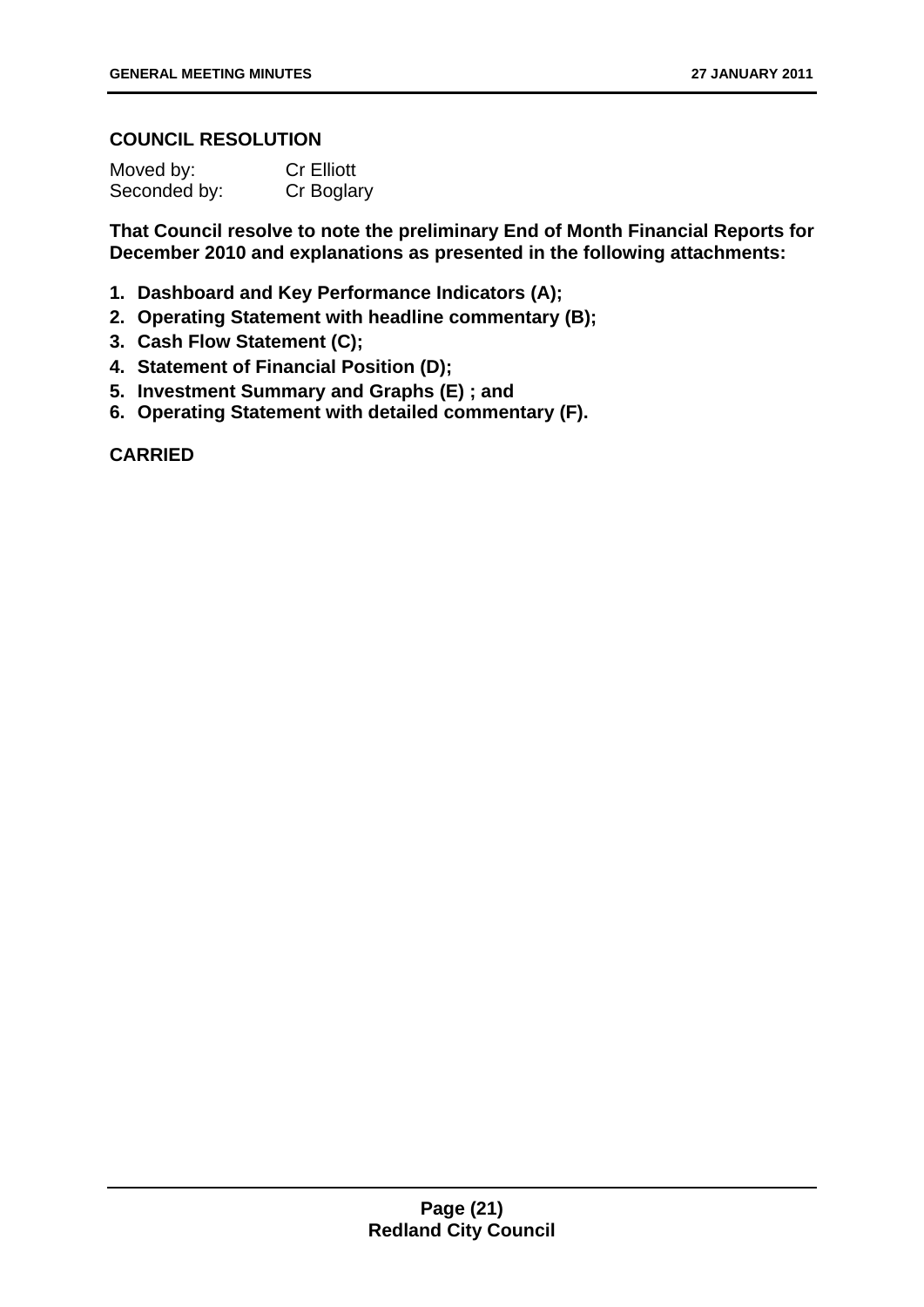#### <span id="page-22-0"></span>**11.2.2 LEASE TO B.I.T.S.FOR REFUELING FACILITY, WEINAM CREEK**

| <b>Dataworks Filename:</b>       | L.303515                                                                                               |
|----------------------------------|--------------------------------------------------------------------------------------------------------|
| <b>Attachments:</b>              | <b>Site Plan A</b>                                                                                     |
| <b>Responsible Officer Name:</b> | <b>Andy Blacklock</b><br><b>Acting Manager Corporate Acquisitions Fleet &amp;</b><br><b>Facilities</b> |
| <b>Author Name:</b>              | <b>Mery Elliott</b><br><b>Property Services Manager</b>                                                |

#### **EXECUTIVE SUMMARY**

At its meeting held on 31 October 2007, Council resolved to grant a lease to Bay Island Transit Systems (BITS) located at Weinam Creek, Redland Bay in a position shown as Lot B SP213660 on Plan A attached.

Material Change of Use approval was subsequently issued by Council on 12 October 2010 for the facility at a new location shown on Plan A attached. Council approval is required for the surrender of the existing lease and execution of a new lease for the new location.

#### **PURPOSE**

The purpose of this report is to recommend to Council that the existing lease be cancelled and a new trustee lease be executed over the new location.

#### **BACKGROUND**

At its meeting held on 31 October 2007, Council resolved to grant a trustee lease to Bay Island Transit Systems (BITS) located at Weinam Creek, Redland Bay in a position shown as Lot B SP213660.

The purpose of this lease was to allow the decommissioning of the existing refuelling facility which is located some distance from the recently constructed jetty and landing facility. The term of the lease was 10 years and subsequently a lease was executed between the parties.

#### **ISSUES**

BITS lodged a Material Change of Use application with Council for the construction of the refuelling facility. This application was considered by Council officers who subsequently negotiated with the applicant an amended site for the facility which was considered to be a better location than the previously approved lease area.

This new site will result in no loss of car parking spaces and was approved by Development & Community Standards Committee on 12 October 2010.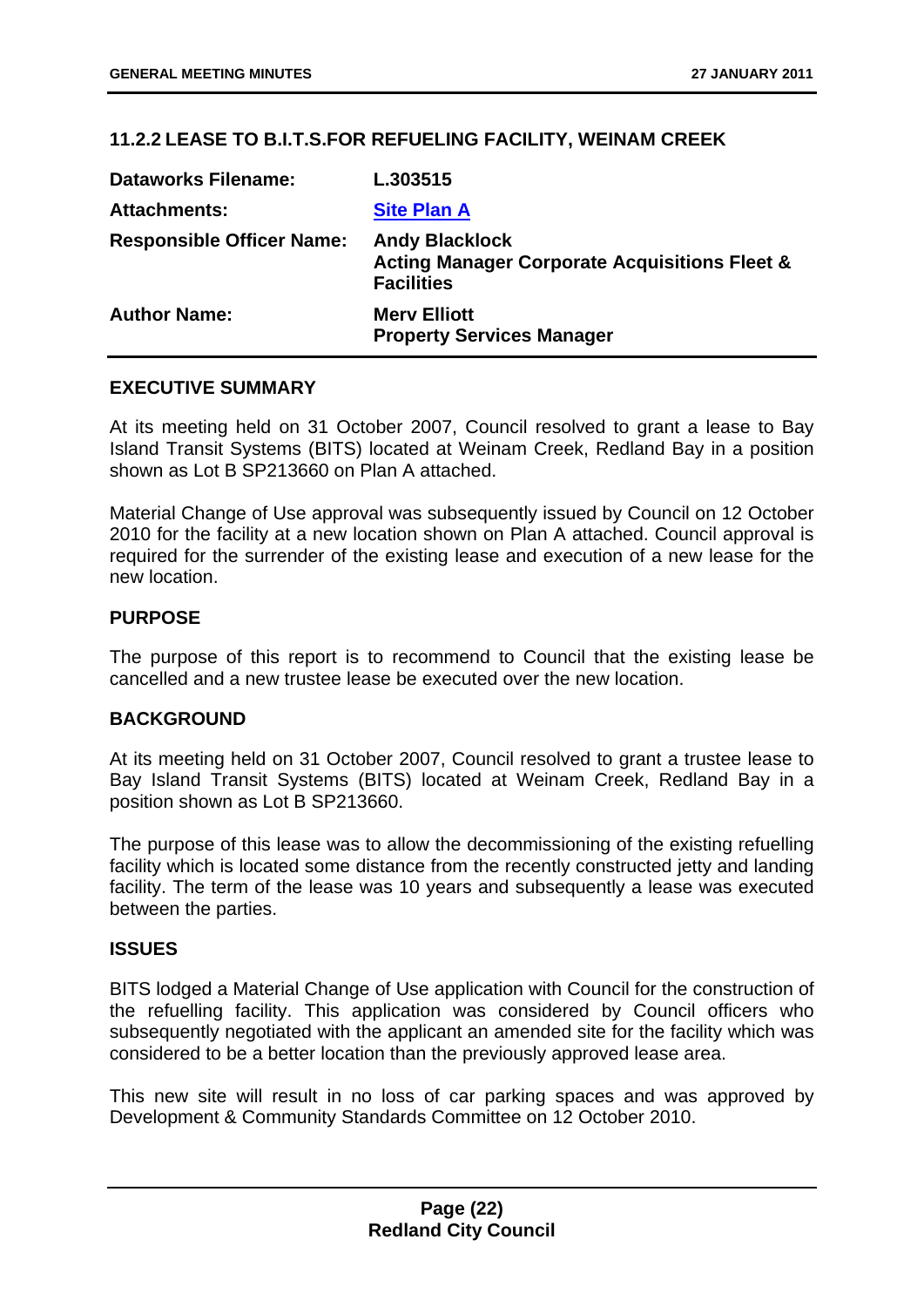#### **RELATIONSHIP TO CORPORATE PLAN**

The recommendation primarily supports Council's strategic priority:

#### "Wise Planning and Design":

5.12: Plan, provide and advocate for essential physical and social infrastructure that supports community wellbeing and manage Council's existing infrastructure assets to ensure service standards are maintained or improved.

#### **FINANCIAL IMPLICATIONS**

Council will be responsible for costs of the new lease and associated costs.

#### **CONSULTATION**

Property Services Manager has consulted with BITS, Manager Legal Services, Manager Infrastructure Planning, General Manager Development & Community Standards and DERM.

#### **OPTIONS**

#### **PREFERRED**

That Council resolve to:

- 1. Grant approval for the surrender of the existing lease to BITS being Lot B on SP213660;
- 2. Grant approval for the execution of a new lease to BITS over the proposed new location shown on Plan A attached;
- 3. Agree that terms and conditions of the new lease be consistent with the terms and conditions of the existing lease;
- 4. Grant approval for the necessary applications being made to DERM and the relevant Minister of the Queensland Government for approval to this proposal; and
- 5. Authorise the Chief Executive Officer, under s.257(1)(b) of the *Local Government Act 2009* to execute all documents in respect to this resolution.

#### **ALTERNATIVE**

There is no practical alternative to that proposed.

#### **OFFICER'S RECOMMENDATION/ COUNCIL RESOLUTION**

| Moved by:    | <b>Cr Townsend</b> |
|--------------|--------------------|
| Seconded by: | <b>Cr Elliott</b>  |

#### **That Council resolve to:**

**1. Grant approval for the surrender of the existing lease to BITS being Lot B on SP213660;**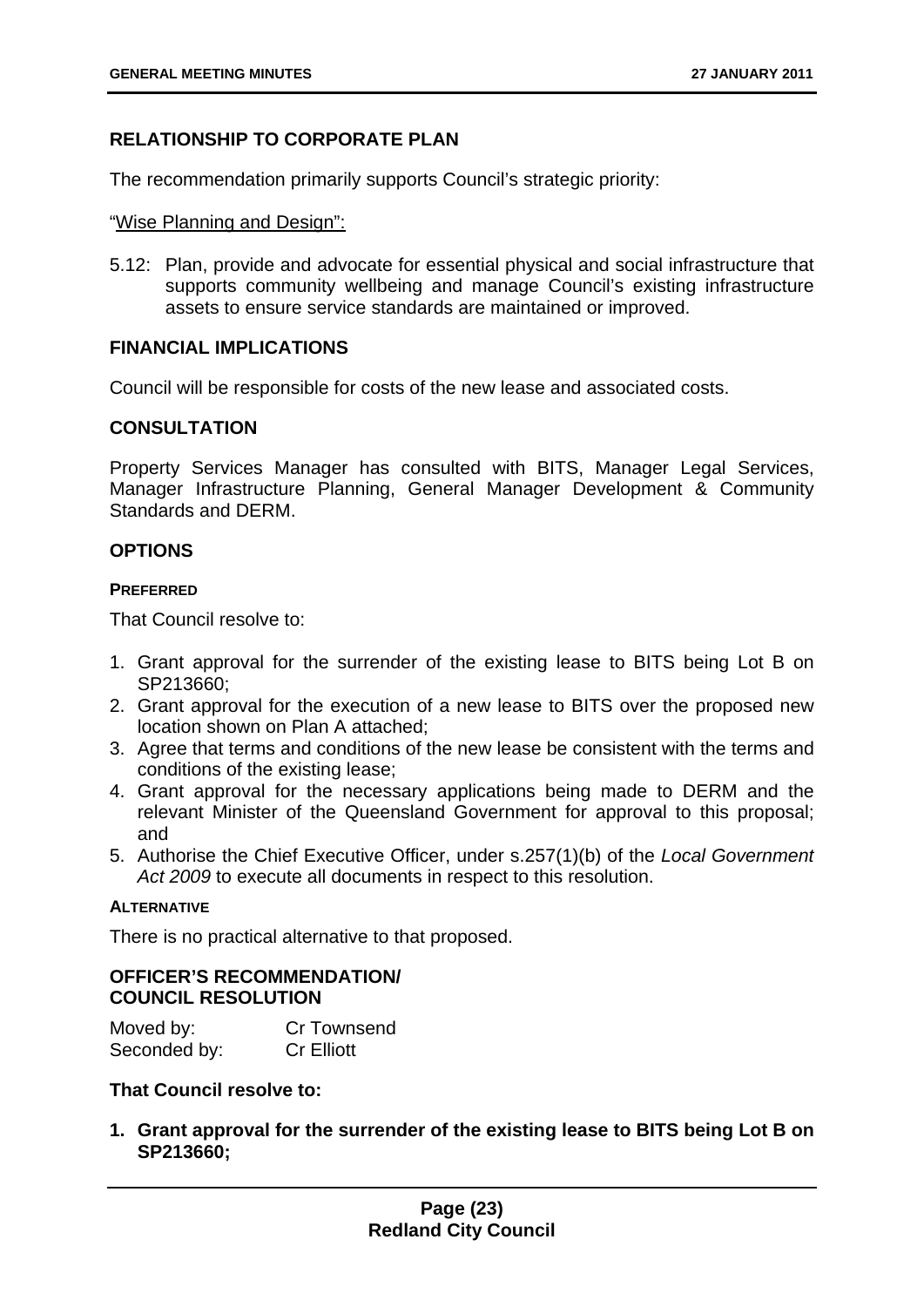- **2. Grant approval for the execution of a new lease to BITS over the proposed new location shown on Plan A attached;**
- **3. Agree that terms and conditions of the new lease be consistent with the terms and conditions of the existing lease;**
- **4. Grant approval for the necessary applications being made to DERM and the relevant Minister of the Queensland Government for approval to this proposal; and**
- **5. Authorise the Chief Executive Officer, under s.257(1)(b) of the** *Local Government Act 2009* **to execute all documents in respect to this resolution.**

**CARRIED**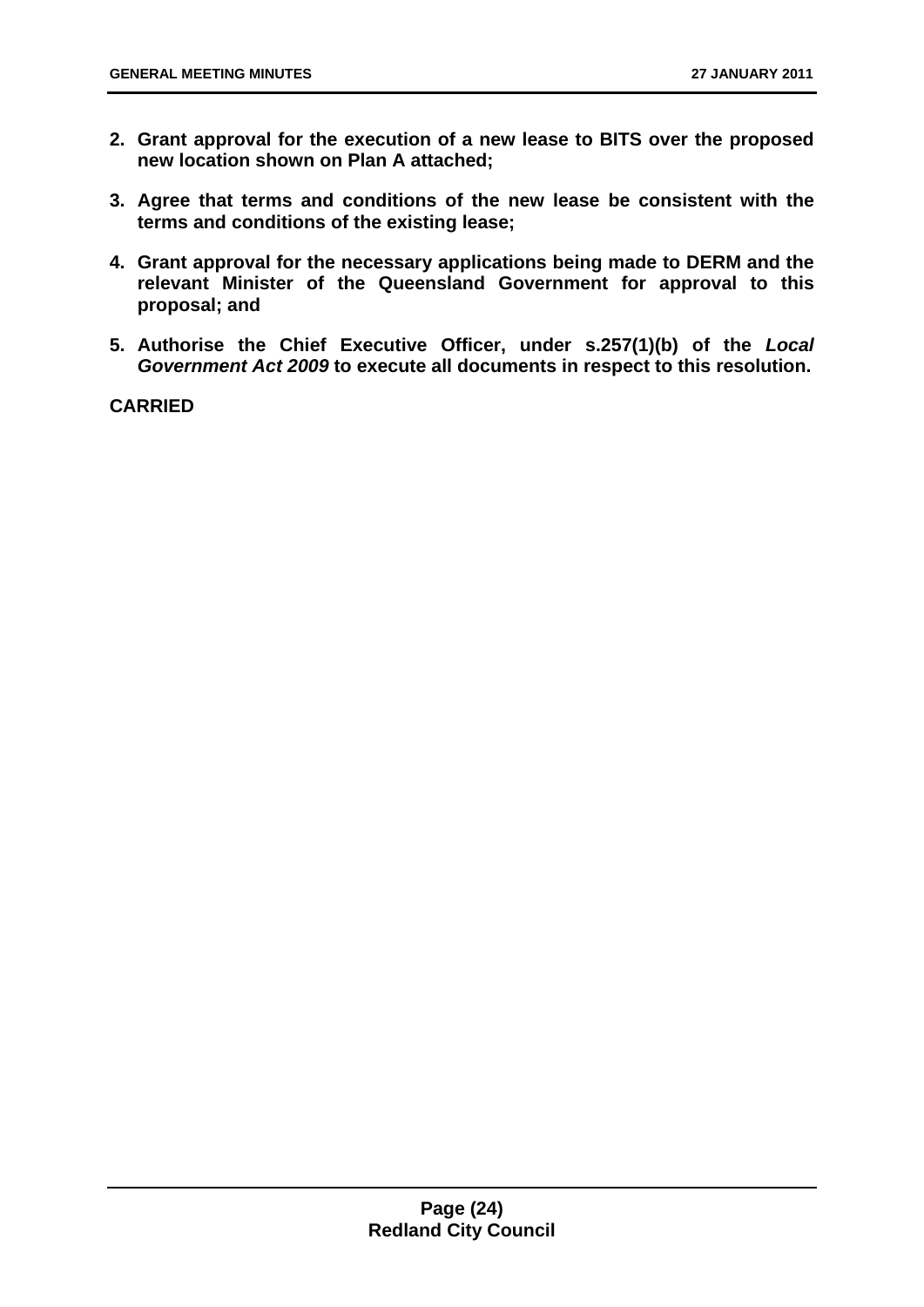#### <span id="page-25-0"></span>**11.3 CLOSED SESSION**

#### **MOTION TO CLOSE MEETING AT 4.59PM**

Moved by: Cr Elliott Seconded by: Cr Townsend

That the meeting be closed to the public under section 72 (1) of the *Local Government (Operations) Regulation 2010* to discuss the following items:

- *11.3.1 11/11 Investigation Report under Section 268 of the Local Government Act 2009*
- *11.3.2 Allconnex Water Participation Returns*

The reason that is applicable in this instance is as follows:

*"(h) other business for which a public discussion would be likely to prejudice the interests of the local government or someone else, or enable a person to gain a financial advantage.*

#### CARRIED

#### **MOTION TO REOPEN MEETING AT 6.02PM**

| Moved by:    | <b>Cr Elliott</b> |
|--------------|-------------------|
| Seconded by: | Cr Townsend       |

That the meeting be again opened to the public.

#### CARRIED

#### **11.3.1 11/11 INVESTIGATION REPORT UNDER SECTION 268 OF THE LOCAL GOVERNMENT ACT 2009**

| <b>Dataworks Filename:</b>       | GOV LGAct2009 s.268 Investigation Reports -<br><b>Administrative Action Complaints</b> |
|----------------------------------|----------------------------------------------------------------------------------------|
| <b>Responsible Officer Name:</b> | <b>Gary Stevenson</b><br><b>Chief Executive Officer</b>                                |
| <b>Author Name:</b>              | <b>Nick Clarke</b><br><b>General Manager Governance</b>                                |

#### **EXECUTIVE SUMMARY**

A confidential report from General Manager Governance dated 7 January 2011 was discussed in closed session.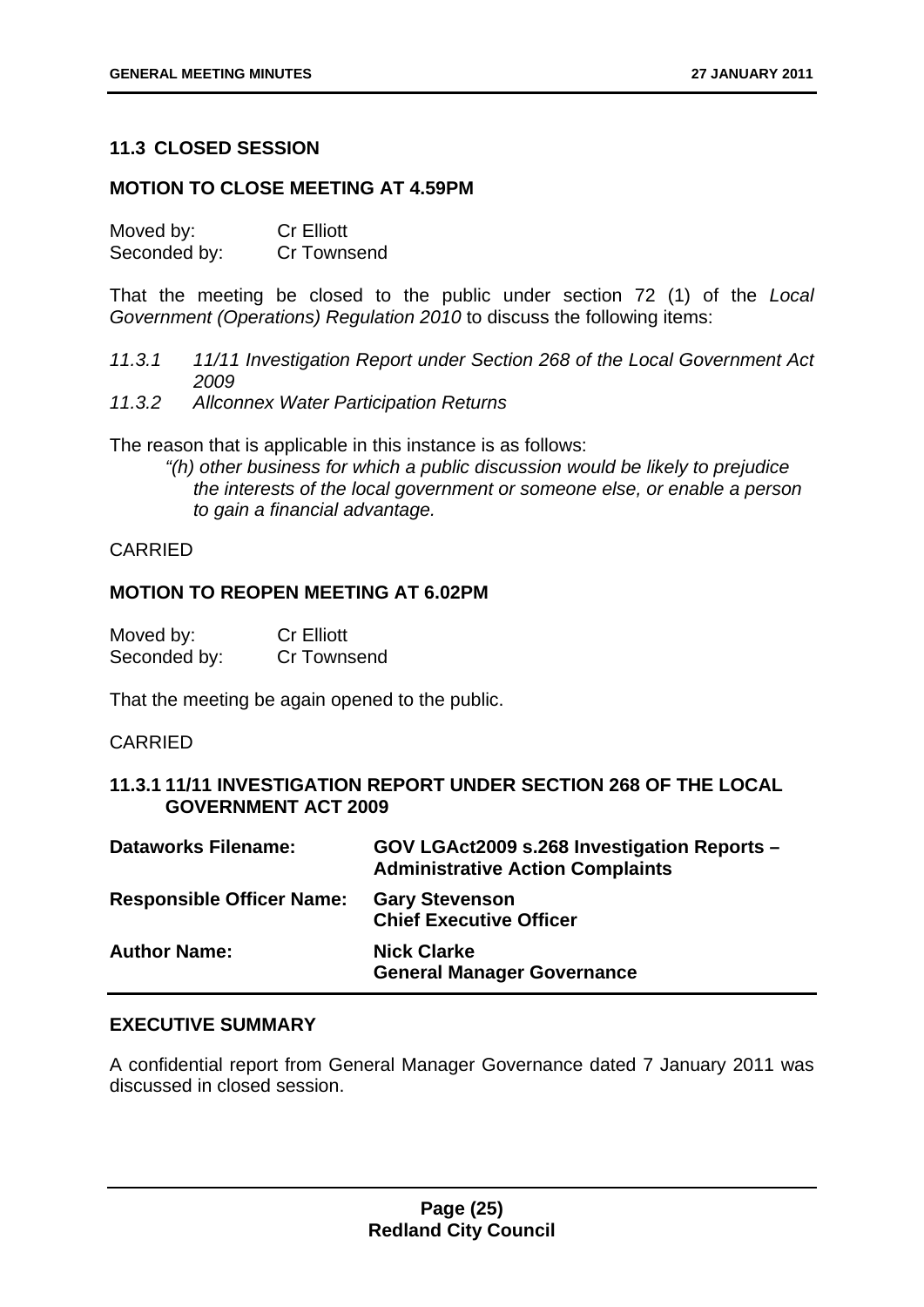#### **OFFICER'S RECOMMENDATION**

That Council resolve to accept the findings and recommendations in the complaint investigation report number 11/11.

#### **COUNCIL RESOLUTION**

| Moved by:    | <b>Cr Williams</b> |
|--------------|--------------------|
| Seconded by: | Cr Ogilvie         |

- **1. That Council resolve to accept the findings and recommendations in the complaint investigation report number 11/11; and**
- **2. Should an opportunity arise to assist the families further in the future, Council directs the Chief Executive Officer to indicate its preparedness to consider same.**

**CARRIED**